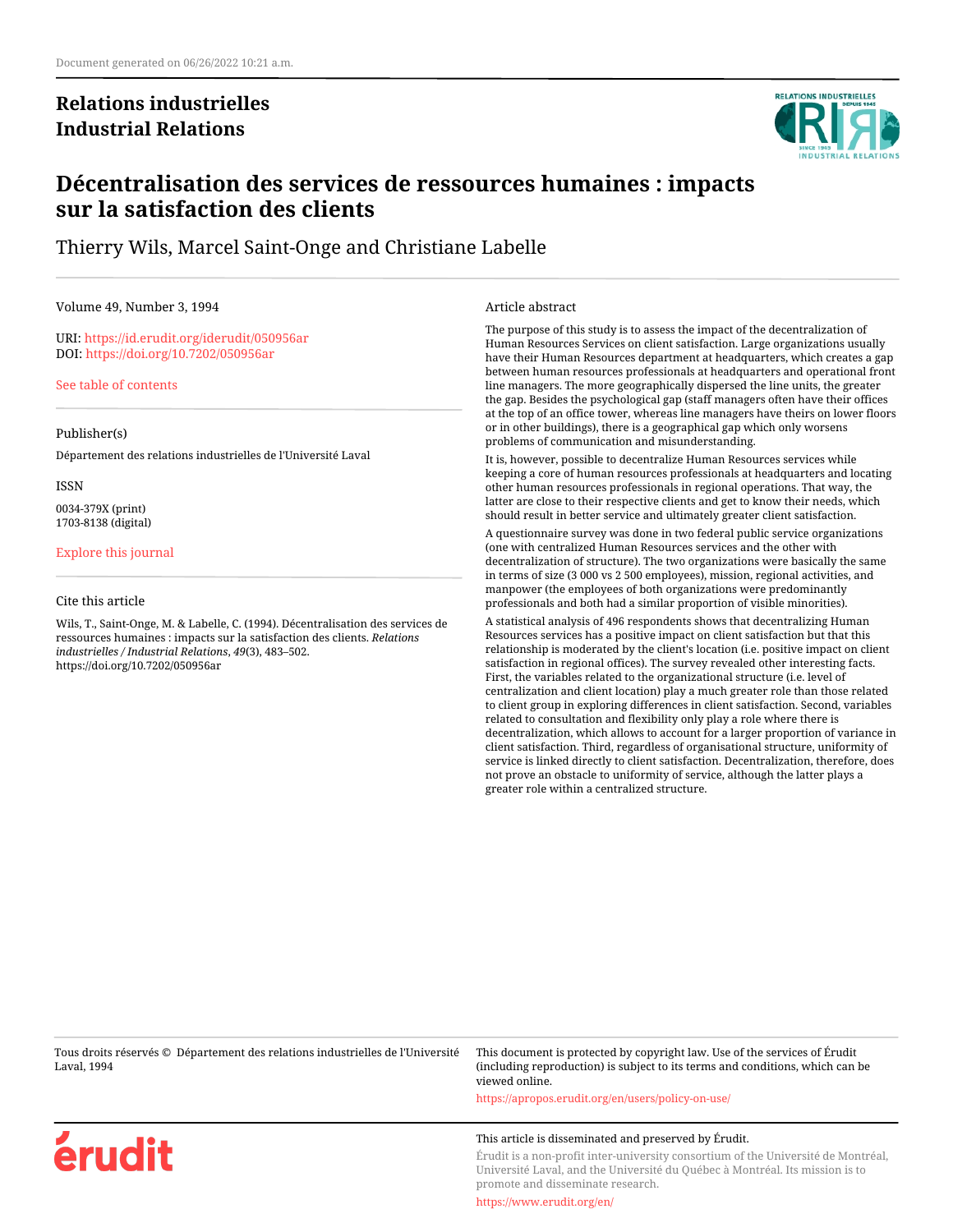# Décentralisation des services *de ressources humaines* **Impacts sur la satisfaction des clients**

Thierry Wils, **Marcel Saint-Onge** et. **Christiane Labelle** 

> Le but de cette étude est d'évaluer dans quelle mesure la décentralisation d'un service de ressources humaines a un impact sur la satisfaction de ses clients. Une enquête par questionnaire a été réalisée dans deux organisations du secteur public fédéral (l'une possédant un service centralisé et l'autre avant opté pour une structure décentralisée). À partir d'un échantillon de 496 répondants, l'analyse statistique révèle que la satisfaction des clients envers leur service de ressources humaines est influencée positivement par la décentralisation, mais que cette relation est modérée par l'endroit de travail des clients (impact positif sur la satisfaction des clients en région). L'analyse montre également que la consultation et la flexibilité constituent deux facteurs explicatifs qui entrent en jeu seulement dans une structure décentralisée pour expliquer la satisfaction des clients.

Dans la petite entreprise, la gestion des ressources humaines est la responsabilité du dirigeant et de ses cadres hiérarchiques. Dès que la taille de l'organisation atteint le seuil des 200-250 employés, la gestion des ressources

<sup>\*</sup> WILS, T., professeur, Université du Québec à Hull.

SAINT-ONGE, M., directeur des ressources humaines, Développement des ressources humaines Canada.

LABELLE, C., professeure, Université du Québec à Hull.

<sup>\*\*</sup> Cette recherche a été partiellement financée par une subvention interne de recherche de l'Université du Québec à Hull. Marcel Saint-Onge y a participé dans le cadre du programme de maîtrise en relations industrielles de l'Université du Québec à Hull. Ses travaux dirigés ont été encadrés par Thierry Wils en collaboration avec Christiane Labelle.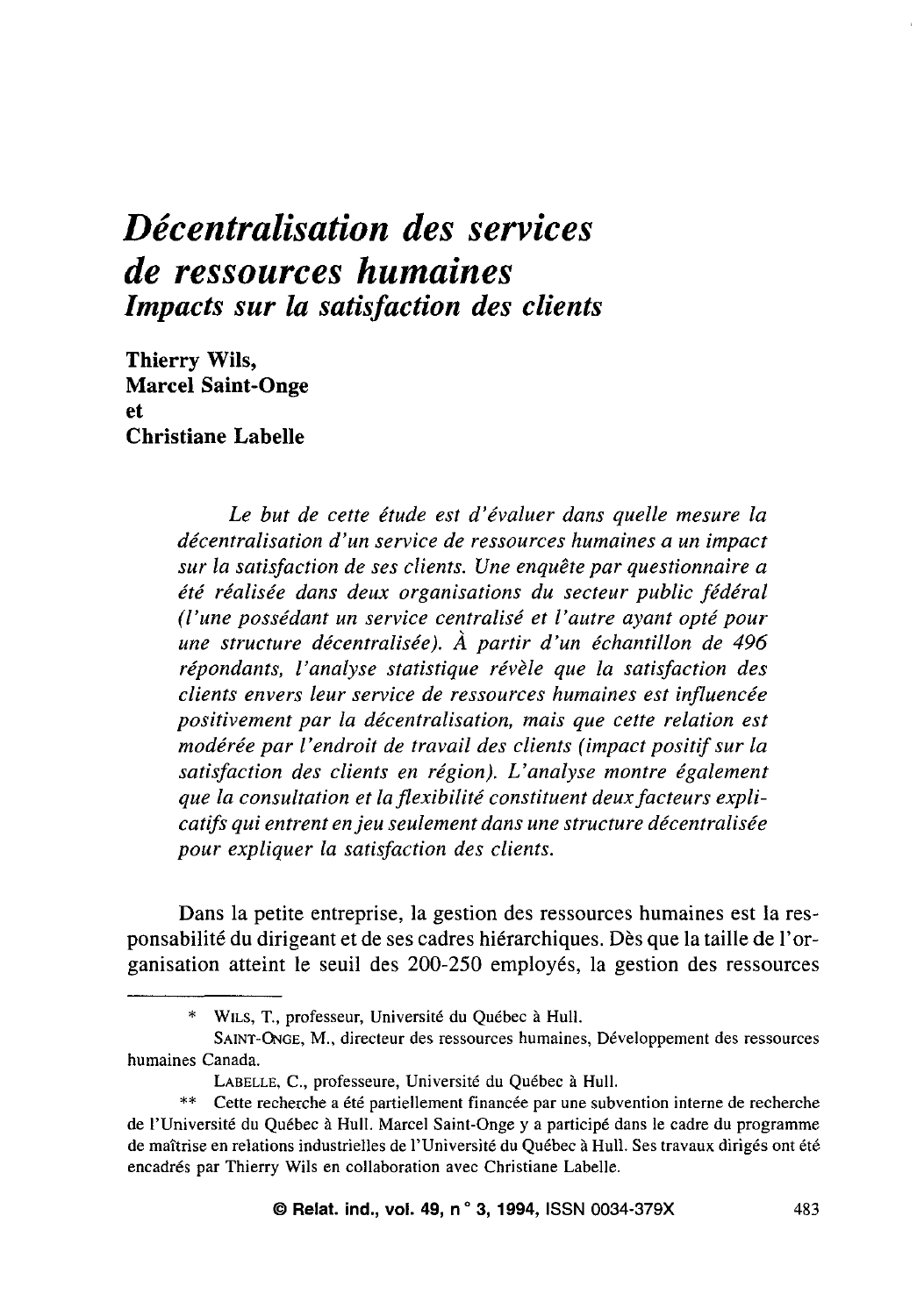humaines commence à devenir trop lourde, ce qui pousse le dirigeant et ses cadres à partager cette responsabilité de gestion avec des professionnels en ressources humaines<sup>1</sup> (Foucher 1993). Dès lors une entité administrative qui est désignée par l'étiquette « service de ressources humaines<sup>2</sup> » est mise en place.

Si la création d'une telle entité administrative allège les responsabilités de gestion des ressources humaines du dirigeant et de ses cadres hiérarchiques, elle est également source de nombreuses tensions souvent reliées au partage même des responsabilités. Surtout si ce partage est en faveur des professionnels en ressources humaines, une seule question préoccupe vraiment le dirigeant et ses cadres, à savoir la qualité des prestations offertes par les professionnels en ressources humaines.

Depuis quelques années, cette question a fait couler beaucoup d'encre. Les plaintes formulées à l'encontre des professionnels en ressources humaines ne manquent d'ailleurs pas : vision trop étroite du spécialiste, manque de professionnalisme, services inadaptés aux besoins des cadres, trop de bureaucratie, etc. (Baird et Meshoulam 1986; Guérin et Wils 1992; Odiorne 1976). Certains vont même jusqu'à suggérer l'abolition des services de ressources humaines (Russ 1985). Il faut cependant bien reconnaître que cette position extrémiste ne peut être mise en application que dans des circonstances plutôt rares : être en présence d'un dirigeant et de cadres hiérarchiques capables et motivés à assumer toutes les responsabilités de gestion des ressources humaines<sup>3</sup>. En fait, ce jugement sévère est sans doute l'expression d'une profonde frustration qui est mise au grand jour davantage pour forcer les professionnels en ressources humaines à réfléchir sur leurs rôles que pour se passer de leurs services.

Une approche plus pragmatique à ce problème de la qualité des prestations est d'envisager des remèdes susceptibles de mieux répondre aux besoins des clients du service de ressources humaines. Dans la grande entreprise, une avenue intéressante pour améliorer la satisfaction des clients est une décentralisation du service de ressources humaines. Aussi l'objet de la présente recherche est-il d'évaluer empiriquement dans quelle mesure une décentralisation des services de ressources humaines conduit à améliorer le niveau de satisfaction des clients.

<sup>&</sup>lt;sup>1</sup> Le terme « professionnel en ressources humaines » est pris au sens large de façon à englober toute personne travaillant dans un service de ressources humaines (leader de la fonction, généraliste, spécialiste, etc.)

<sup>2</sup> Le terme générique « service de ressources humaines » est utilisé pour désigner toute entité administrative chargée de la fonction ressource humaine. Dans la pratique, cette entité peut prendre diverses appellations (service des relations de travail, service aux personnels, etc.)

<sup>&</sup>lt;sup>3</sup> Même dans ces organisations, il existe un service de ressources humaines « réduit ».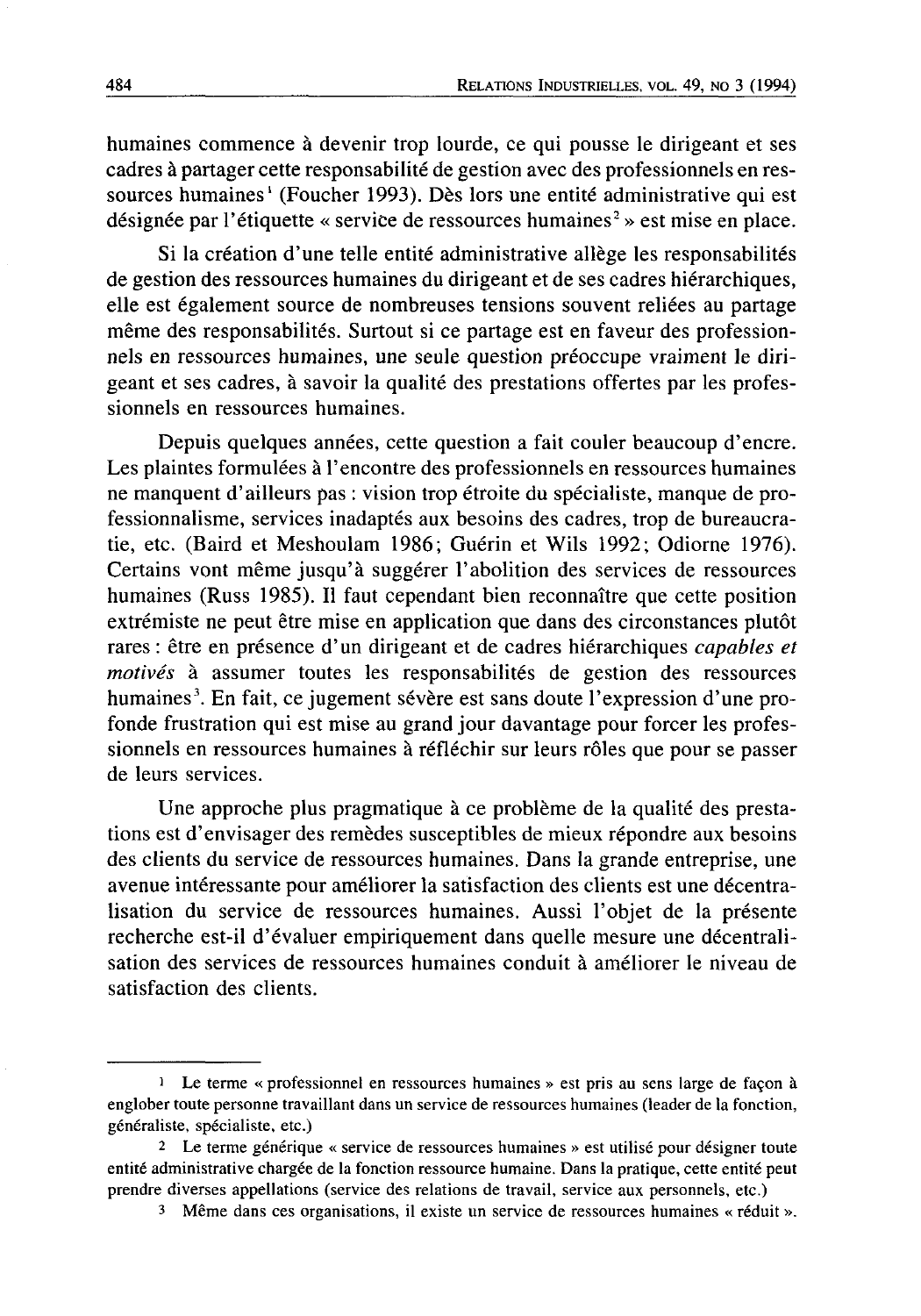## **CADRE D'ANALYSE**

La centralisation des organisations est intimement reliée au phénomène bureaucratique. En effet, la création d'unités spécialisées dans l'élaboration et l'application de politiques uniformes est le moyen privilégié par les bureaucraties pour augmenter l'efficience en contrôlant les opérations (Beneviste 1987). Dans ces organisations une gestion traditionnelle du personnel est d'ailleurs de mise (Guérin et Wils 1992). Sans remettre en cause la nécessité de certaines règles, il est cependant justifié de s'interroger sur le caractère inéluctable d'une structure centralisée.

Dans les grandes organisations, le service de ressources humaines est généralement centralisé au siège social, provoquant ainsi une cassure entre les professionnels en ressources humaines du siège social et les cadres hiérarchiques impliqués dans les opérations. Cette situation s'aggrave au fur et à mesure que les unités opérationnelles se dispersent géographiquement. À la cassure psychologique (entre les « fonctionnels » situés souvent aux étages supérieurs d'une tour et les « opérationnels » localisés aux étages inférieurs ou ailleurs en ville) s'ajoute une cassure géographique entre ceux du siège social et ceux localisés en région. Cette cassure géographique ne fait qu'aggraver les problèmes de communication et d'incompréhension mutuelle déjà existants entre les fonctionnels et les opérationnels.

Pourtant il est possible de décentraliser le service de ressources humaines en gardant un noyau de professionnels au siège social et en localisant des professionnels dans les unités opérationnelles situées en région. De cette façon, les professionnels sont plus proches de leurs clients respectifs et connaissent mieux leurs besoins, ce qui devrait améliorer la qualité des prestations, et ultimement, la satisfaction des clients. Si cette option présente plusieurs inconvénients (coûts supplémentaires, nombre plus élevé de professionnels (surtout des généralistes), ambiguïté plus grande des rôles chez les professionnels ayant désormais une double allégeance envers leurs collègues du siège social et les clients de leurs unités, etc.), elle offre un avantage de taille, celui de rapprocher les professionnels de leurs clients afin de mieux les servir.

À notre connaissance aucune étude « empirique » n'a abordé ce dilemme de la centralisation / décentralisation des services de ressources humaines. Certains ont discuté des avantages et inconvénients de la centralisation (Klock 1986) ou ont décrit différents types de structuration (Foucher 1993). D'autres ont vanté les mérites de la décentralisation (Dyer 1987) ou ont constaté une tendance vers la décentralisation de la fonction ressources humaines (Hoogendoorn et Brewster 1992). Mais aucun n'a vérifié empiriquement les effets de la décentralisation. Faute d'un cadre théorique solide, la présente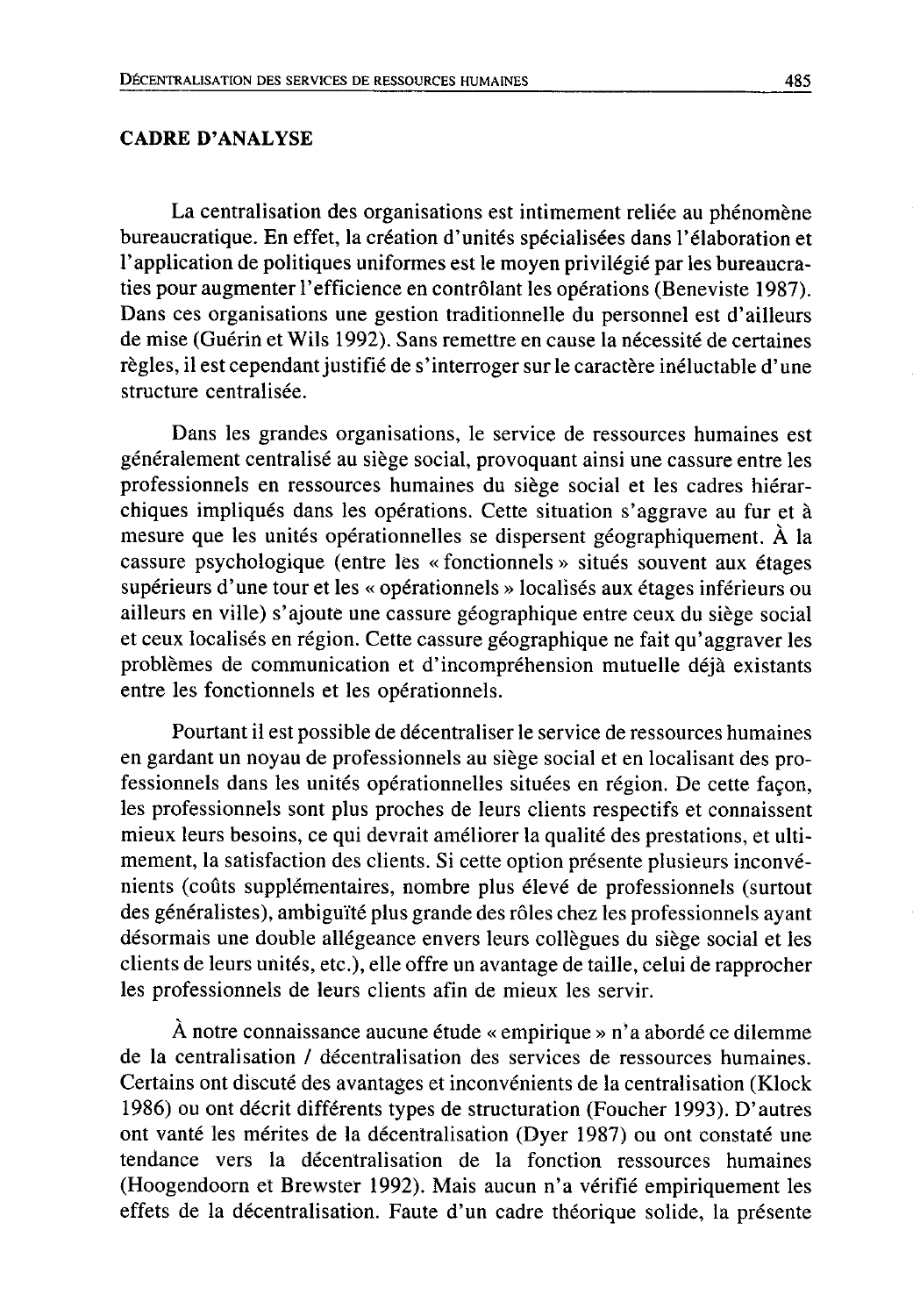étude s'inspire de l'approche de l'évaluation par les clients<sup>4</sup> pour étudier cette problématique.

L'approche de l'évaluation des services de ressources humaines par les clients est relativement nouvelle (Tsui 1984, 1987). Au cœur de cette théorie est sertie la notion d'attentes des clients-utilisateurs du service de ressources humaines. Par exemple, les cadres supérieurs, les cadres intermédiaires ou les employés constituent des clients qui ont des attentes « différentes » de la part de leur service de ressources humaines. Ces derniers n'en seront satisfaits que dans la mesure où les professionnels réussiront à répondre à leurs attentes respectives. Étant donné que ces catégories de clients disposent d'un pouvoir différent et donc, d'une capacité différente d'exercer des pressions sur les professionnels en ressources humaines, il s'ensuit que certains clients arrivent à obtenir des services plus adaptés à leurs besoins et à réaliser davantage leurs attentes que d'autres clients, ce qui expliquerait, selon cette théorie, les variations de leurs niveaux de satisfaction. En règle générale, Tsui (1987) a montré que la satisfaction moyenne décroît en fonction du niveau hiérarchique (et donc du pouvoir respectif des clients): les cadres supérieurs constituent le groupe le plus satisfait, les cadres intermédiaires arrivent en deuxième position alors que les employés représentent le groupe le moins satisfait. Que la structure du service de ressources humaines soit centralisée ou non, cette hiérarchie des clients devrait, selon cette théorie, être vérifiée. Notre première hypothèse stipule que la satisfaction varie selon les types de clients tel que Tsui l'a spécifié.

Plus récemment, Tsui (1990) s'est attaquée à expliquer pourquoi certains individus au sein de chaque catégorie de clients sont plus satisfaits que d'autres. Selon les résultats de cette étude, les employés apprécient surtout la capacité du service de ressources humaines de répondre rapidement à leurs attentes en matière de dotation des postes vacants alors que les cadres intermédiaires évaluent positivement leur service de ressources humaines dans la mesure où ils sont consultés au sujet des décisions en ressources humaines ayant un impact sur les opérations. Tsui (1990) a également mis en évidence d'autres facteurs explicatifs tels que les effectifs du service de ressources humaines ou la composition démographique des clients. Malgré ces résultats encourageants, l'approche de l'évaluation par les clients prête le flanc à plusieurs critiques (Wils et Labelle 1989). Par exemple, une question intéressante est de savoir si un service de ressources humaines doit plaire à tous ses clients pour être jugé comme un service efficace. Compte tenu que les professionnels en ressources humaines sont appelés à jouer des rôles ambigus et souvent en conflit (Legge

<sup>4</sup> L'expression « approche de l'évaluation par les clients » est la traduction de l'expression anglaise multiple-constituency approach.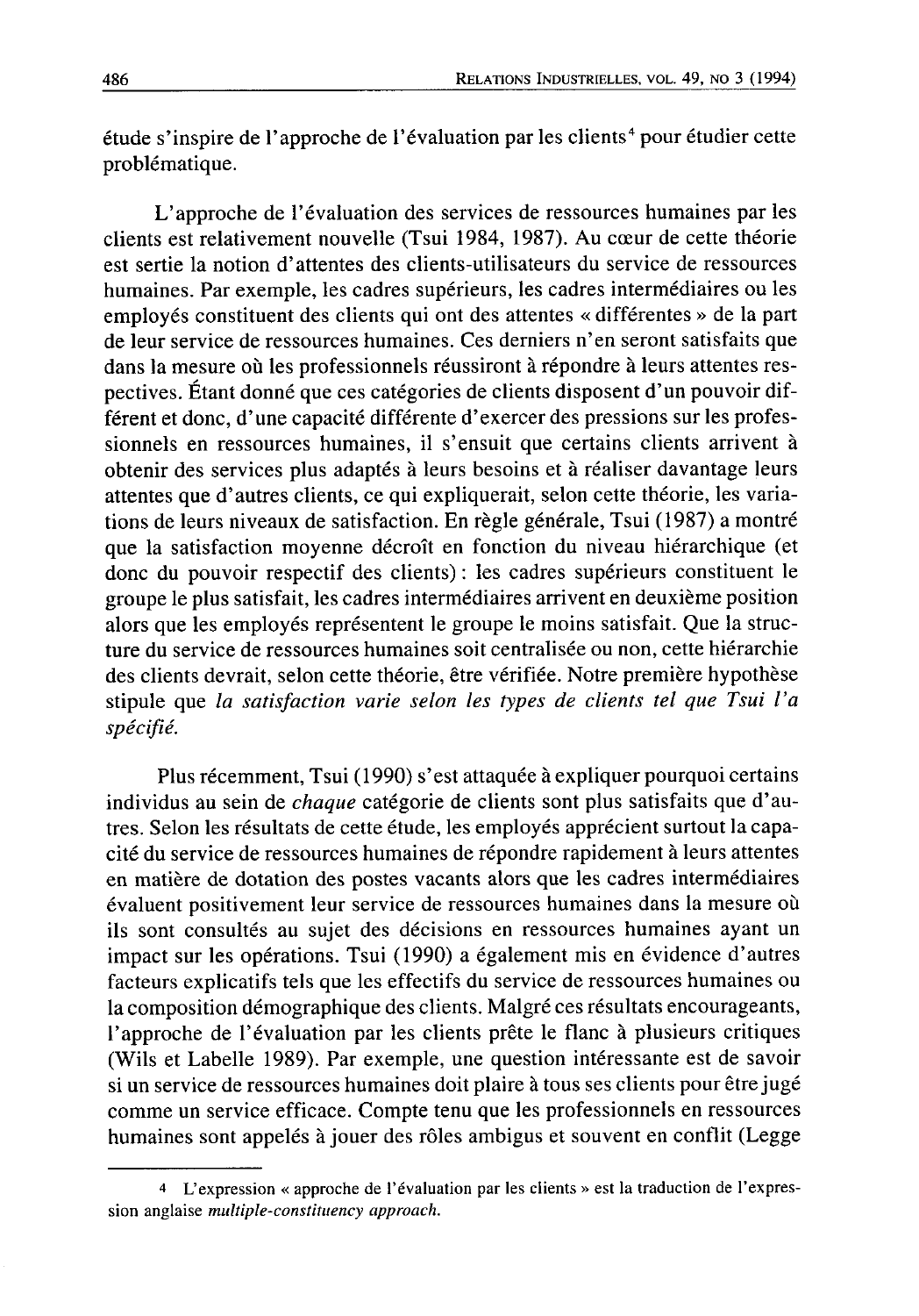1978; Ritzer et Trice 1969) et qu'ils doivent également jouer un rôle d'agent de changement, la réponse à cette interrogation est loin d'être claire.

Outre ce genre de questionnement, il faut aussi constater que cette théorie repose sur une preuve empirique plutôt faible, même si plusieurs études sont en cours (Belout et Dolan 1993a, 1993b). Parmi les quelques études sur le sujet, celle de Tsui (1990) est basée sur un très grand échantillon ( $n=1866$ ), ce qui donne un pouvoir statistique élevé. Dans ces conditions, la moindre différence de satisfaction devient rapidement significative (Sauley et Bedeian, 1989). Au delà des seuils significatifs, il est important de considérer la performance des modèles statistiques. Vus sous cet angle, les modèles utilisés par Tsui (1990) expliquent très peu de la variation des niveaux de satisfaction :  $R^2$ ajusté de 0,04 pour les cadres supérieurs,  $R^2$  ajusté de 0,18 pour les cadres intermédiaires et  $R^2$  ajusté de 0,14 pour les employés. Ces modèles expliquent donc entre 4  $%$  et 18  $%$  de la variation. Force est de constater que des facteurs explicatifs autres que les 15 utilisés par Tsui entrent en ligne de compte. Ou bien il est plausible que l'approche par clients soit inadéquate : est-ce le fait d'être cadre qui conduit à être plus satisfait ou bien est-ce le fait d'être consulté qui influence le niveau de satisfaction, et ce, quelle que soit la catégorie de clients? Cette question en soulève une autre tout aussi intéressante : peut-on toujours utiliser son pouvoir pour forcer les professionnels en ressources humaines à faire davantage de consultation?

Malgré ces critiques, l'approche de l'évaluation par les clients est une piste intéressante de recherche. En particulier, nous avons retenu de cette approche la notion de satisfaction exprimée par ces derniers et la notion d'efficacité telle que perçue par eux afin de connaître leurs réactions au sujet d'un type de structure centralisée ou non des services de ressources humaines. Étant donné les avantages inhérents à une structure décentralisée (meilleure communication, plus de flexibilité, meilleure connaissance des besoins des clients), il est proposé comme deuxième hypothèse que la satisfaction globale (tous clients confondus) est plus élevée dans une structure décentralisée que dans une structure centralisée. D'autre part, une structure décentralisée crée un milieu propice pour développer des mécanismes comme la consultation dont peuvent bénéficier tous les clients, ce qui permet sans doute de mieux répartir le pouvoir des acteurs. Le type de structure serait donc un facteur explicatif plus important que le type de client. Pour ces raisons il est proposé comme troisième hypothèse que la satisfaction des clients est plus reliée aux types de structure qu'aux types de client.

Si les types de structure jouent effectivement un rôle important, il est crucial d'en comprendre les raisons. Afin d'expliquer davantage la variation des niveaux de satisfaction des clients, nous avons donc entrepris une étude-pilote auprès de 25 individus (englobant des professionnels en ressources humaines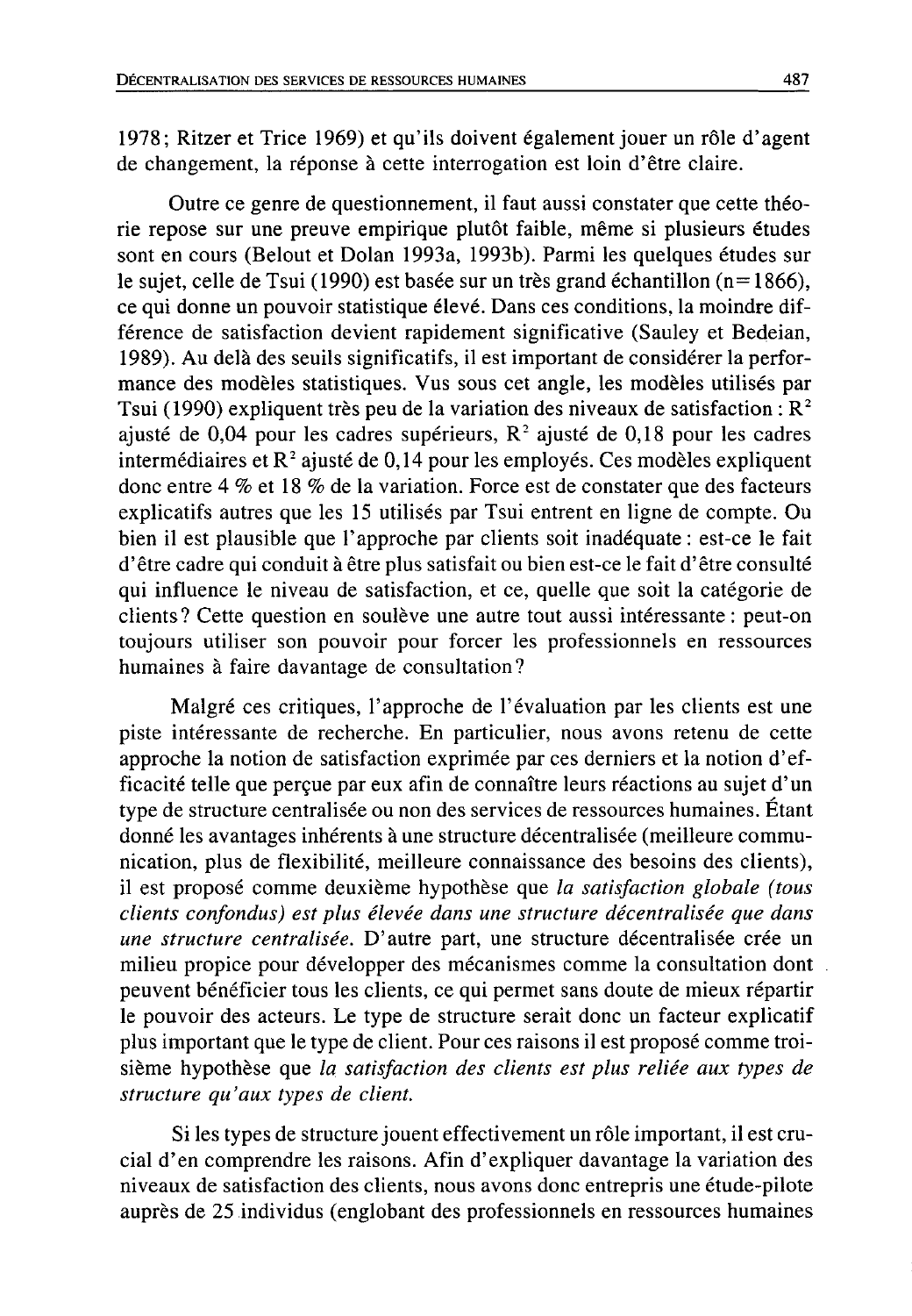et différents types de clients) de deux organisations publiques. Les résultats des entrevues semi-structurées ont mis en relief au moins trois facteurs explicatifs potentiels : la consultation, la flexibilité et l'uniformité. Les clients se disent plus satisfaits quand les professionnels en ressources humaines les consultent et font preuve de flexibilité dans l'application des procédures. Les clients se disent également plus satisfaits quand les pratiques de ressources humaines sont uniformes (respect des principes, application égale des politiques, etc.). Mis à part le facteur relié à l'uniformité qui peut être plus facilement gérée dans une structure centralisée, les deux autres facteurs, soit la consultation et la flexibilité, sont susceptibles d'être positivement reliés à la satisfaction des clients dans une structure décentralisée. L'influence de ces trois facteurs sera examinée à titre exploratoire.

## **MÉTHODOLOGIE**

#### Devis de recherche

Les données ont été collectées auprès de deux organisations du secteur public fédéral : l'organisation A possédant un service de ressources humaines centralisé et l'organisation B ayant opté pour une structure décentralisée (Saint-Onge, Wils et Labelle 1992). Afin de contrôler le plus de variables possibles, nous avons choisi deux organisations qui présentent beaucoup de similitudes. Pour ce faire, nous avons utilisé essentiellement trois sources d'information : documents (rapports annuels, rapports internes) pour sélectionner deux organisations similaires, un bref questionnaire pour vérifier la similarité des profils des professionnels en ressources humaines de chaque service (participation moyenne de 75 % des professionnels) et une série de 25 entrevues avec des professionnels en ressources humaines ainsi qu'avec différents types de clients pour identifier les facteurs explicatifs de la satisfaction des clients (Saint-Onge 1991).

Globalement les deux organisations présentent de nombreuses similitudes au niveau de leur taille (3000 employés contre 2500), de leur mission, de la régionalisation<sup>5</sup> de leurs activités, de la composition de leur maind'œuvre (prédominance dans les deux cas d'un groupe important de professionnels, proportion semblable de minorités visibles). Des différences importantes ont cependant été constatées sur plusieurs dimensions (plus de francophones et de femmes dans l'organisation A).

<sup>5</sup> Dans l'organisation A, le service de ressources humaines est centralisé à Ottawa. Par contre, un service de ressources humaines existe à Ottawa et dans différentes régions dans le cas de l'organisation B.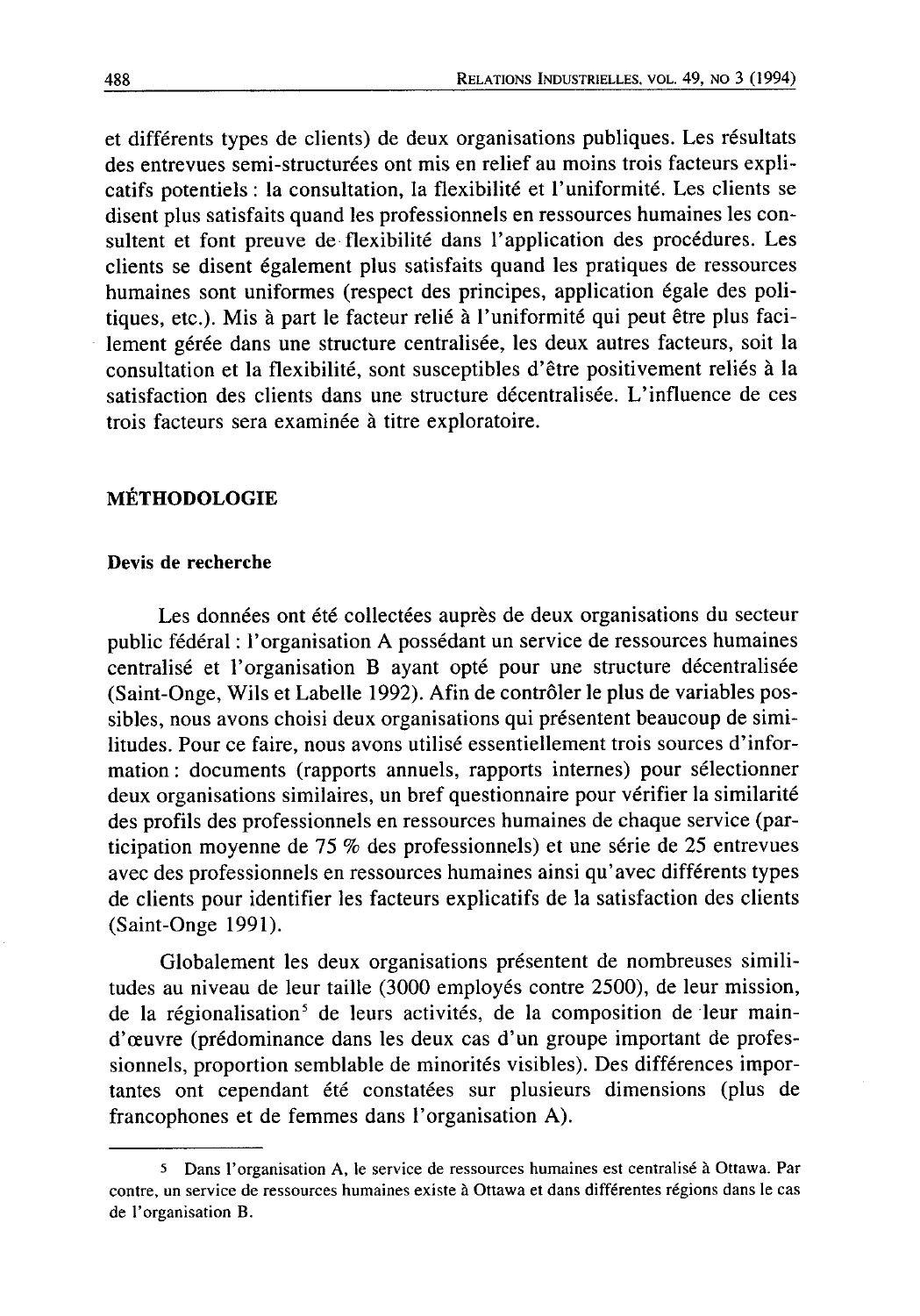Dans l'ensemble le profil des professionnels des deux services de ressources humaines est également très comparable au niveau du nombre d'années d'expérience dans le secteur public et de l'âge (16,3 années contre 16,9; 40.4 ans contre 40.5 ans). Par contre, les professionnels en ressources humaines de l'organisation A ont une formation universitaire un peu plus poussée (73 % contre 45 %). Les deux services de ressources humaines offrent sensiblement la même gamme de programmes. En revanche, ces services se différencient de deux façons : le leadership du responsable du service est plus fort dans l'organisation A que dans l'organisation B, alors que le ratio de professionnels par rapport à l'effectif total y est plus faible  $(1:84$  contre  $1:43$ ) à cause de la décentralisation des activités de ressources humaines.

## Échantillon

Un sondage par questionnaire a été utilisé pour collecter les données. Le questionnaire, qui a été rédigé dans les deux langues officielles, a été prétesté. La collecte des données s'est déroulée entre décembre 1991 et février 1992. Un échantillon aléatoire correspondant à environ 15 % des effectifs (excluant toutefois les professionnels en ressources humaines) a été tiré dans chacune des organisations. L'échantillon a été stratifié par types de clients. Pour la catégorie des cadres, une plus grande proportion a été sondée afin d'obtenir un nombre suffisant d'observations. Au total, 795 questionnaires ont été envoyés (418 dans l'organisation A et 377 dans l'organisation B). De ce nombre, 513 (290 et 223) ont été retournés. Après avoir retiré les questionnaires inutilisables, l'échantillon s'élevait à 496 observations (281 et 215). Les taux de réponses sont donc de 67 % pour l'organisation A et de 57 % pour l'organisation B, soit un taux combiné de 62 %. Sur le plan du sexe, de la langue officielle et du lieu de travail, les deux échantillons sont représentatifs de la population des deux organisations. Par exemple, la proportion de femmes de l'échantillon est de 64 % dans l'organisation A et de 43 % dans l'organisation B (contre 64 % et 44 % dans les populations respectives).

En moyenne, les répondants présentent les caractéristiques suivantes : 55 % de femmes (64 % dans l'organisation A contre 43 % dans l'organisation B), 52 % de diplômés universitaires (59 % contre 43 %), âge moyen de 40,6 ans (40 contre 41), ancienneté moyenne de 10 ans (10 contre 10) et expérience moyenne dans le poste de  $4,7$  (4,6 contre 4,9).

#### **Mesures**

La satisfaction des clients est mesurée à l'aide de six indicateurs (alpha de Cronbach de 0,89) avec une échelle de type Likert allant de 1 à 6 (1=tout à fait en désaccord,.., 6=tout à fait en accord). Trois de ces indicateurs sont formulés de façon négative alors que les trois autres le sont de façon positive pour éviter tout biais. Un exemple d'un indicateur négatif se lit comme suit :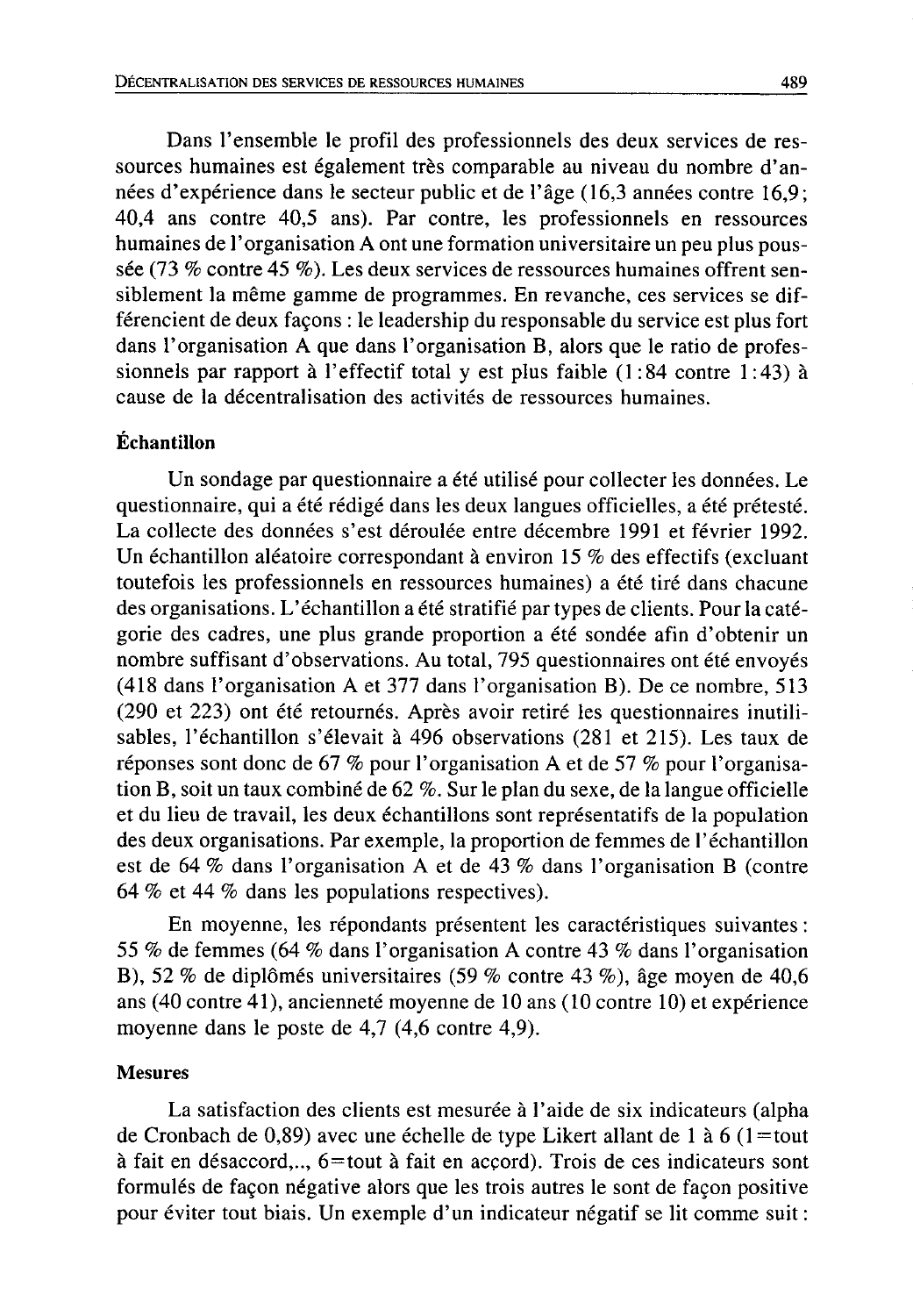« Globalement, je ne suis pas satisfait de l'ensemble des services reçus en ressources humaines ». Un exemple d'indicateur positif est le suivant : «  $\hat{A}$  tout considérer, je crois que le personnel en ressource humaines est très efficace » (Saint-Onge, 1992).

## **RÉSULTATS**

#### Variation de la satisfaction selon les clients

Selon la première hypothèse, la satisfaction des clients varie en fonction des types de clients, et ce, que la structure du service de ressources humaines soit centralisée ou non. Les résultats de l'analyse de variance (voir le tableau 1) indiquent qu'aucune différence significative entre les types de clients n'apparaît quand le test de Scheffé est utilisé. Si un test moins conservateur comme celui de Tukey est choisi, alors une différence significative n'apparaît qu'entre deux types de clients, à savoir le personnel de soutien et le personnel administratif<sup>6</sup> Il faut noter que cette différence va à l'encontre de la théorie de Tsui : la satisfaction du personnel de soutien est plus élevée alors que cette catégorie possède moins de pouvoir que le personnel administratif. D'autre part, les cadres supérieurs qui détiennent des pouvoirs ne sont pas plus satisfaits que les professionnels ou le personnel de soutien.

| Types de clients                          | <b>Satisfaction</b><br>moyenne<br>$(\sigma; n)$ | Contraste<br><i>Scheffé</i><br>(Seuil : 0,05) | Contraste<br>Tukey<br>(Seuil: 0,05) |  |
|-------------------------------------------|-------------------------------------------------|-----------------------------------------------|-------------------------------------|--|
| Soutien                                   | 4.07<br>(1,21; 96)                              | <b>NS</b>                                     | $\ast$                              |  |
| Personnel administratif                   | 3.65<br>(1,22; 137)                             | <b>NS</b>                                     | $\ast$                              |  |
| Professionnels                            | 4.03<br>(1,05; 119)                             | <b>NS</b>                                     |                                     |  |
| Cadres supérieurs                         | 4.02<br>(1.23:59)                               | NS                                            |                                     |  |
| $F = 3.35$<br>Seuil significatif $= 0.02$ |                                                 |                                               |                                     |  |

Satisfaction selon les types de clients (Analyse de variance)

TABLEAU 1

 $NS = non-signification$ 

<sup>&</sup>lt;sup>6</sup> Le personnel administratif regroupe principalement des agents d'administration qui peuvent être considérés à la fonction publique fédérale comme l'équivalent des cadres intermédiaires ou de premier niveau.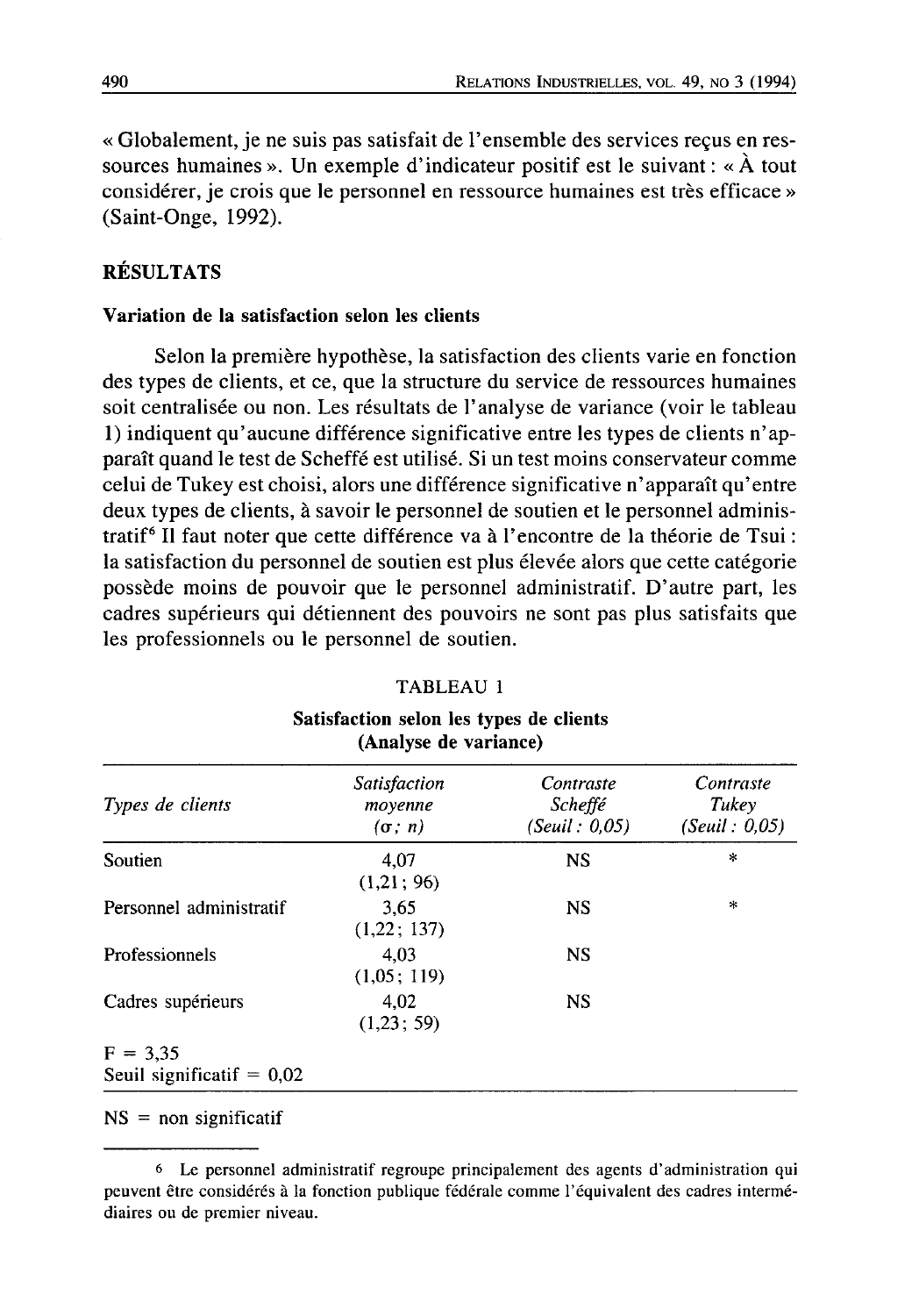Si la théorie n'est pas vérifiée pour l'ensemble de l'échantillon, il est quand même intéressant d'examiner la satisfaction par types de clients dans chacune des deux organisations. Comme le montre le tableau 2, aucune différence significative (avec le test de Scheffé) n'est observée dans l'organisation B. En revanche, les cadres supérieurs sont significativement plus satisfaits que le personnel administratif dans l'organisation A, ce qui est en accord avec la théorie. Toutefois, le personnel administratif est significativement moins satisfait que les employés de soutien, ce qui est en désaccord avec la théorie. Globalement ces résultats tendent plus à rejeter qu'à confirmer la théorie de l'approche de l'évaluation par les clients.

#### TABLEAU 2

| Types de clients        | Structure centralisée<br>(Organisation A)       |                                              | Structure décentralisée<br>(Organisation $B$ )  |                                |  |
|-------------------------|-------------------------------------------------|----------------------------------------------|-------------------------------------------------|--------------------------------|--|
|                         | <i>Satisfaction</i><br>moyenne<br>$(\sigma; n)$ | Contraste<br><i><b>Scheffé</b></i><br>(0,05) | <b>Satisfaction</b><br>moyenne<br>$(\sigma; n)$ | Contraste<br>Scheffé<br>(0,05) |  |
| Soutien                 | 4,01<br>(1,22:67)                               | $\ast$                                       | 4.20<br>(1,18; 29)                              | <b>NS</b>                      |  |
| Personnel administratif | 3.50<br>(1,12; 77)                              | *<br>*                                       | 3.85<br>(1,36:60)                               | <b>NS</b>                      |  |
| Professionnels          | 4,00<br>(0.92; 49)                              |                                              | 4.05<br>(1,14; 70)                              | <b>NS</b>                      |  |
| Cadres supérieurs       | 4.34<br>(0.94:36)                               | *                                            | 3.51<br>(1, 47; 23)                             | <b>NS</b>                      |  |
| F<br>Seuil significatif | 5.88<br>0,0007                                  |                                              | 1,55<br>NS                                      |                                |  |

## Satisfaction selon les types de clients pour chacune des deux organisations (Analyses de variance)

Il est surprenant de constater que les résultats varient selon que l'analyse porte sur les deux organisations ou sur chacune d'entre elles. Ceci laisse à penser que des différences organisationnelles entrent en jeu. D'ailleurs Wils et Labelle (1989) avaient déjà émis l'hypothèse que des différences au niveau des types de services de ressources humaines pouvaient influencer la satisfaction des clients et que traiter les services de ressources humaines comme des entités homogènes comme le fait Tsui pouvait être risqué. En effet une caractéristique importante des services de ressources humaines, qui est susceptible d'influencer la satisfaction des clients, est le degré de centralisation de leurs structures.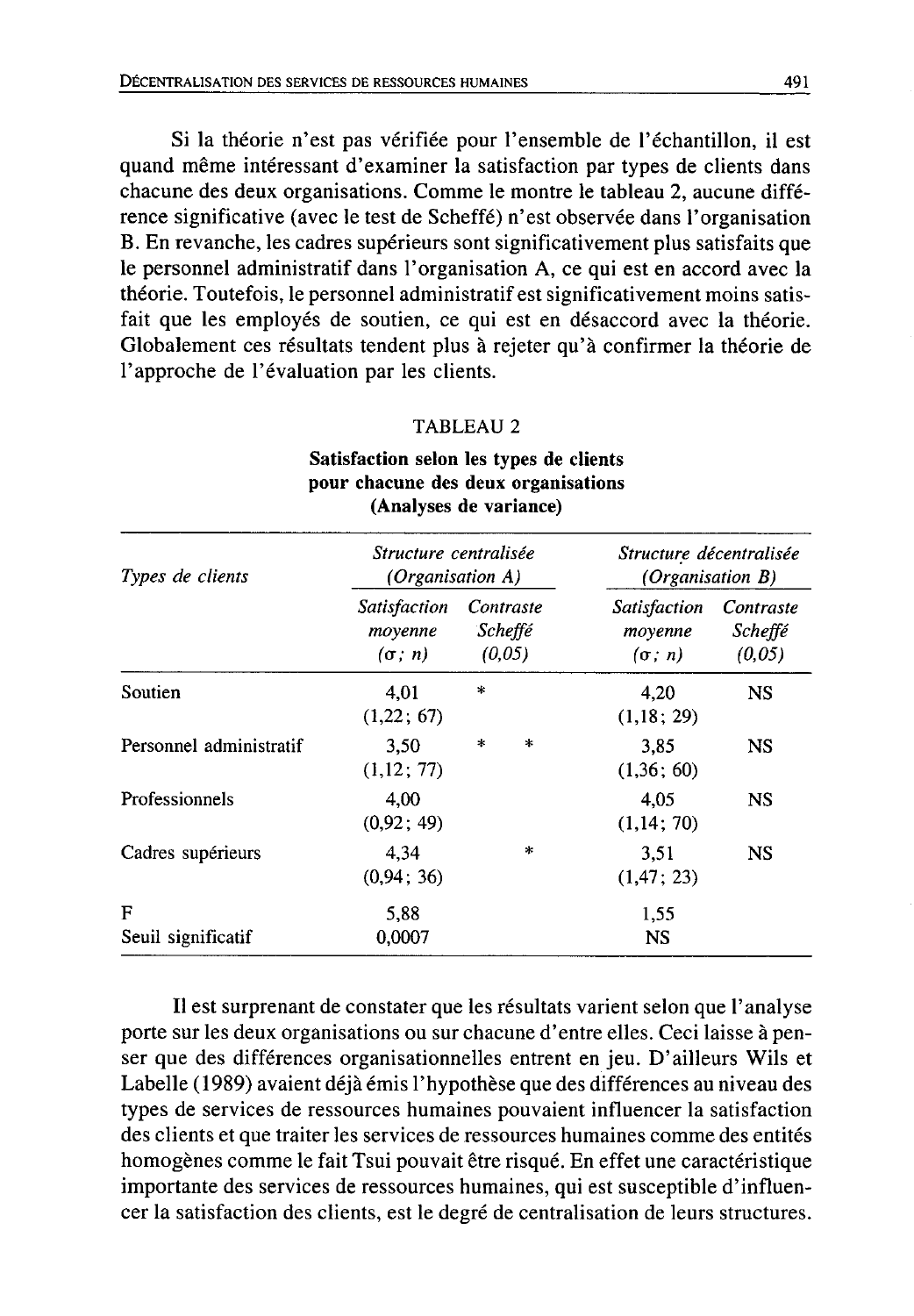Si tel est le cas, des différences significatives de satisfaction globale des clients entre les deux types de structures devraient apparaître, comme le stipule la deuxième hypothèse. Pourtant le tableau 3 ne révèle aucune différence significative. Il semblerait donc que la décentralisation n'augmente pas le niveau de satisfaction globale des clients.

#### **TABLEAU 3**

| Satisfaction moyenne des clients<br>$(\sigma; n)$ | Test t                                      | Seuil   |    |  |
|---------------------------------------------------|---------------------------------------------|---------|----|--|
| Structure centralisée<br>(Organisation $A$ )      | Structure décentralisée<br>(Organisation B) |         |    |  |
| 3.86<br>(1,12; 237)                               | 3.90<br>(1.29:194)                          | $-0.32$ | NS |  |

#### Satisfaction globale selon le type de structure

Ce résultat inattendu ne signifie pas forcément que la décentralisation n'a aucun impact sur la satisfaction des clients. Souvent un tel résultat peut s'expliquer par l'existence d'une troisième variable, dite modératrice, qui vient modifier la relation entre le type de structure et la satisfaction. En particulier, l'endroit de travail des clients (siège social ou région) peut influencer leur satisfaction. Si les clients du siège social sont tous proches d'un service des ressources humaines, seuls ceux en région au sein d'une structure décentralisée sont desservis directement par des professionnels en ressources humaines. Il est donc plausible que des différences de satisfaction existent entre les deux types de structure pour les clients situés en région. Afin d'explorer cette voie, une analyse plus raffinée a été entreprise. Comme le suggère le tableau 4, la satisfaction globale des clients varie non seulement selon le type de structure, mais aussi selon leur endroit de travail (emplacement géographique des clients). La relation entre la satisfaction des clients et le type de structure est donc différente selon leur endroit de travail. Ainsi, les clients rattachés aux sièges sociaux sont plus satisfaits quand la structure est centralisée alors que la situation est contraire quand la structure est décentralisée. Autrement dit, l'écart de satisfaction entre les clients du siège social et ceux des régions est de 0,37 dans la structure centralisée alors que cet écart est de  $-0,89$  dans la structure décentralisée. Cette différence des écarts révèle que nous sommes en présence d'une interaction. En particulier, il s'agit d'une interaction croisée parce que les écarts ont des signes opposés. Cette relation inverse expliquerait qu'aucune différence significative entre les deux types de structure ne soit apparue lorsque la deuxième hypothèse a été testée.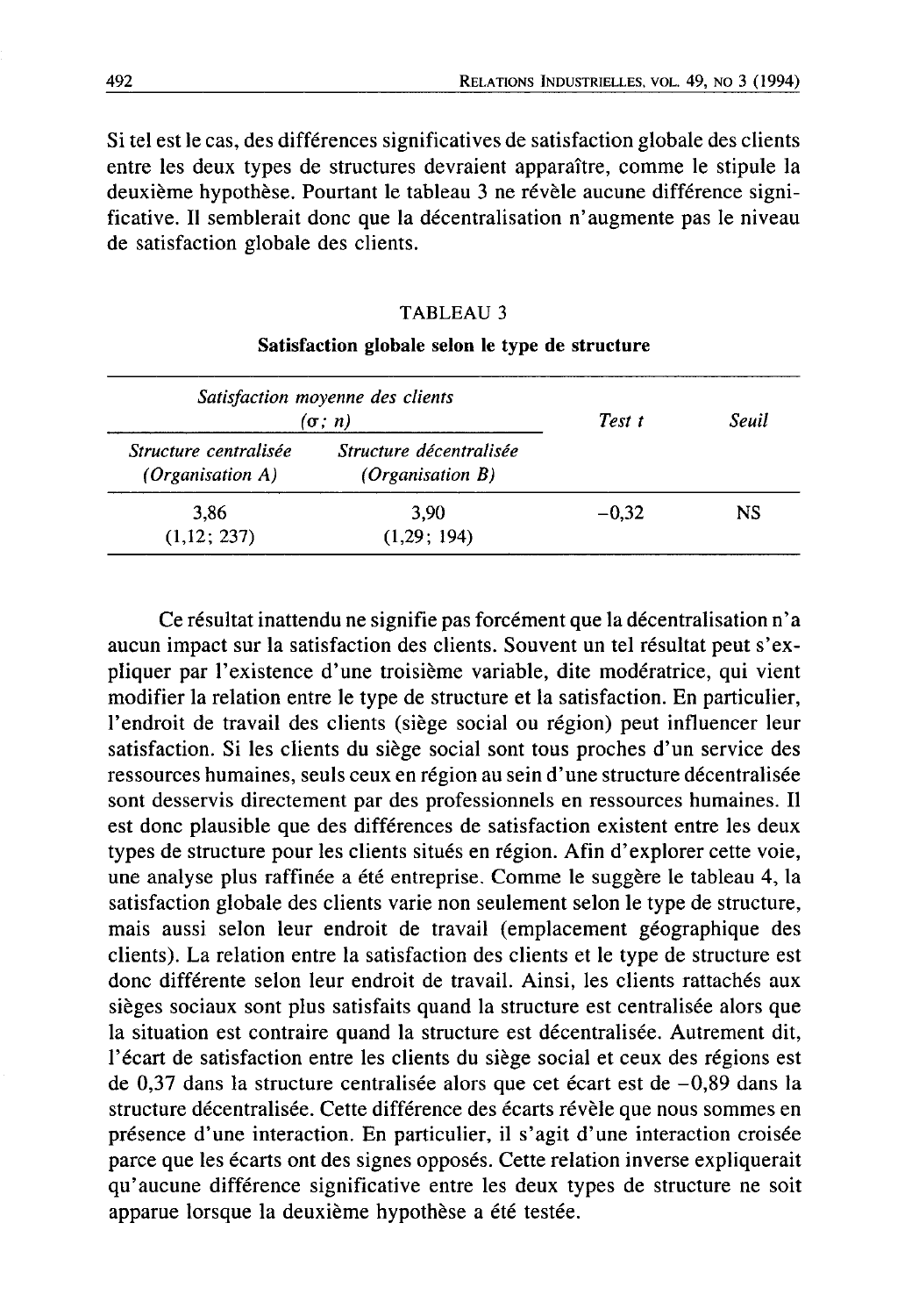#### **TABLEAU 4**

| Endroit de travail                          | Type de structure | Total                                         |      |
|---------------------------------------------|-------------------|-----------------------------------------------|------|
| (emplacement géo-<br>graphique des clients) |                   | Structure centralisée Structure décentralisée |      |
| Siège social                                | 3.98              | 3.53                                          | 3.79 |
| Région                                      | 3.61              | 4.42                                          | 4.04 |

#### **Satisfaction des clients** selon le type de structure et l'endroit de travail

Pour confirmer l'existence de cette variable modératrice de l'endroit de travail, l'analyse de régression a été utilisée. La variable dépendante est la satisfaction des clients. Les deux variables indépendantes (type de structure et endroit de travail) sont des variables binaires codées « un » pour une structure décentralisée et pour le siège social respectivement. Quant à l'effet modérateur, il est représenté par une interaction entre le type de structure et l'endroit de travail. La variable binaire intitulée « sexe » ( $1$ = homme) a également été incorporée au modèle de façon à contrôler statistiquement le fait que la proportion de femmes est plus forte dans l'organisation A que dans l'organisation  $\mathbf{R}^7$ 

Le tableau 5 confirme l'existence de cette variable modératrice puisque l'interaction entre le type de structure et l'endroit de travail est hautement significative (voir le modèle 1 du tableau 5). D'une part, la satisfaction des clients augmente quand les clients sont dans une structure décentralisée  $(b=0.90)$  et qu'ils sont localisés aux sièges sociaux  $(b=0.42)$ . D'autre part, la satisfaction diminue lorsque les clients sont de sexe masculin  $(-0.28)$  et quand les clients sont situés au siège social dans une structure décentralisée  $(b=-1,31)$ . La valeur du t  $(-5,54)$  de ce dernier coefficient traduit le fait que l'interaction entre le type de structure et l'endroit de travail permet d'augmenter significativement le coefficient de corrélation multiple. En effet, ce cœfficient passe de 0,115 lorsque les variables indépendantes sont uniquement le type de structure, l'endroit de travail et le sexe à 0,284 lorsque l'interaction est ajoutée au modèle. La deuxième hypothèse est donc partiellement vérifiée.

Selon la troisième hypothèse, la satisfaction des clients est plus reliée aux types de structure qu'aux types de client. Pour tester cette hypothèse, un deuxième modèle de régression a été utilisé : aux quatre variables du modèle 1 (voir le tableau 5), trois autres variables binaires ont été ajoutées pour

<sup>7</sup> L'organisation A comprend aussi plus de francophones que d'anglophones mais nos données ne nous permettaient pas de contrôler statistiquement cette variable.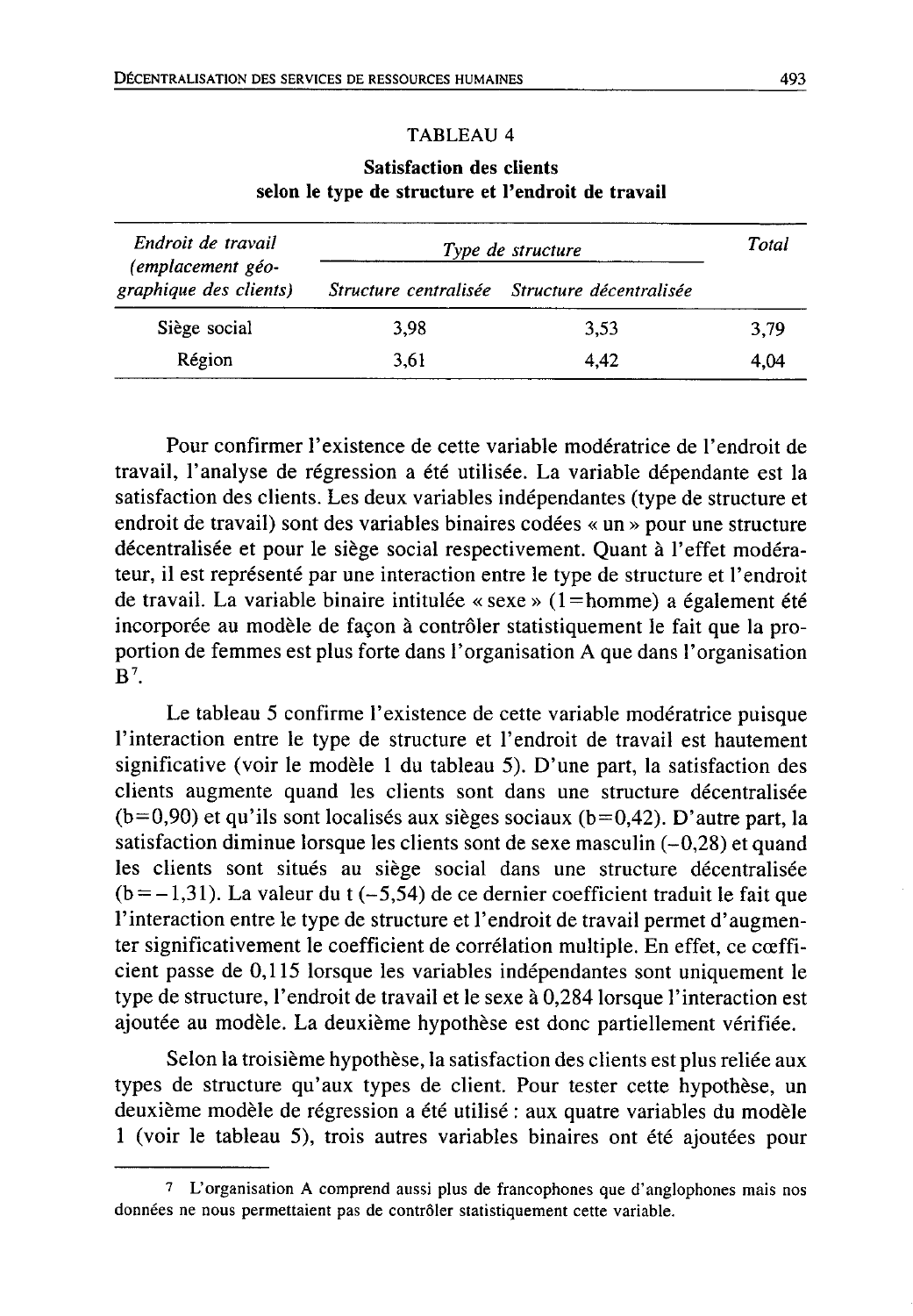représenter les quatre catégories de clients (la catégorie de référence étant les cadres supérieurs). Seule la variable représentant le personnel administratif est significative alors que les quatre variables du modèle 1 demeurent significatives dans le modèle 2. Ces résultats confirment en grande partie la troisième hypothèse.

#### **TABLEAU 5**

### Modèles de régression pour tester l'interaction entre le type de structure et l'endroit de travail (Organisations A et B)

| <b>Variables</b><br>indépendantes                           |         | Modèle 1<br>(effet modérateur) |        |                | Modèle 2       |           |  |
|-------------------------------------------------------------|---------|--------------------------------|--------|----------------|----------------|-----------|--|
|                                                             | b       | t                              | seuil  | b              | t              | seuil     |  |
| Type de structure<br>$(1 =$ décentralisation)               | 0,90    | 4,67                           | 0,0000 | 0.87           | 4,44           | 0,0000    |  |
| Endroit de travail<br>$(1 = \text{single social})$          | 0,42    | 2,57                           | 0,0105 | 0.42           | 2,52           | 0,0121    |  |
| Interaction<br>(Structure X endroit)                        |         | $-1,31 -5,54$                  | 0,0000 | $-1.24 - 5.11$ |                | 0,0000    |  |
| Employés de soutien                                         |         |                                |        |                | $-0.19 - 0.94$ | <b>NS</b> |  |
| Personnel administratif                                     |         |                                |        |                | $-0.45 -2.44$  | 0,0153    |  |
| Professionnels<br>(groupe de base $=$<br>cadres supérieurs) |         |                                |        |                | $-0,14 -0,75$  | <b>NS</b> |  |
| Sexe $(1)$ =homme)                                          | $-0.28$ | $-2,45$                        | 0,0147 | $-0,35$        | $-2,66$        | 0,0082    |  |
| Constante                                                   | 3,69    | 26,63                          | 0,0000 | 3,97           | 18,50          | 0,0000    |  |
| R multiple                                                  |         | 0,28                           |        |                | 0,31           |           |  |
| $R^2$ ajusté                                                |         | 0,07                           |        |                | 0,08           |           |  |
| F<br>Seuil significatif                                     |         | 9,18<br>0,0000                 |        |                | 6,15<br>0,0000 |           |  |

#### Facteurs explicatifs de la satisfaction des clients

Contrairement à une structure centralisée, une structure décentralisée devrait permettre plus de consultation et offrir plus de flexibilité. Par contre, il y est sans doute plus difficile de maintenir une certaine uniformité. Pour évaluer l'influence de chacune de ces variables, une analyse de régression multiple par types de structure a été réalisée. Dans chacun des deux modèles, la consultation, la flexibilité et l'uniformité ont été introduites comme variables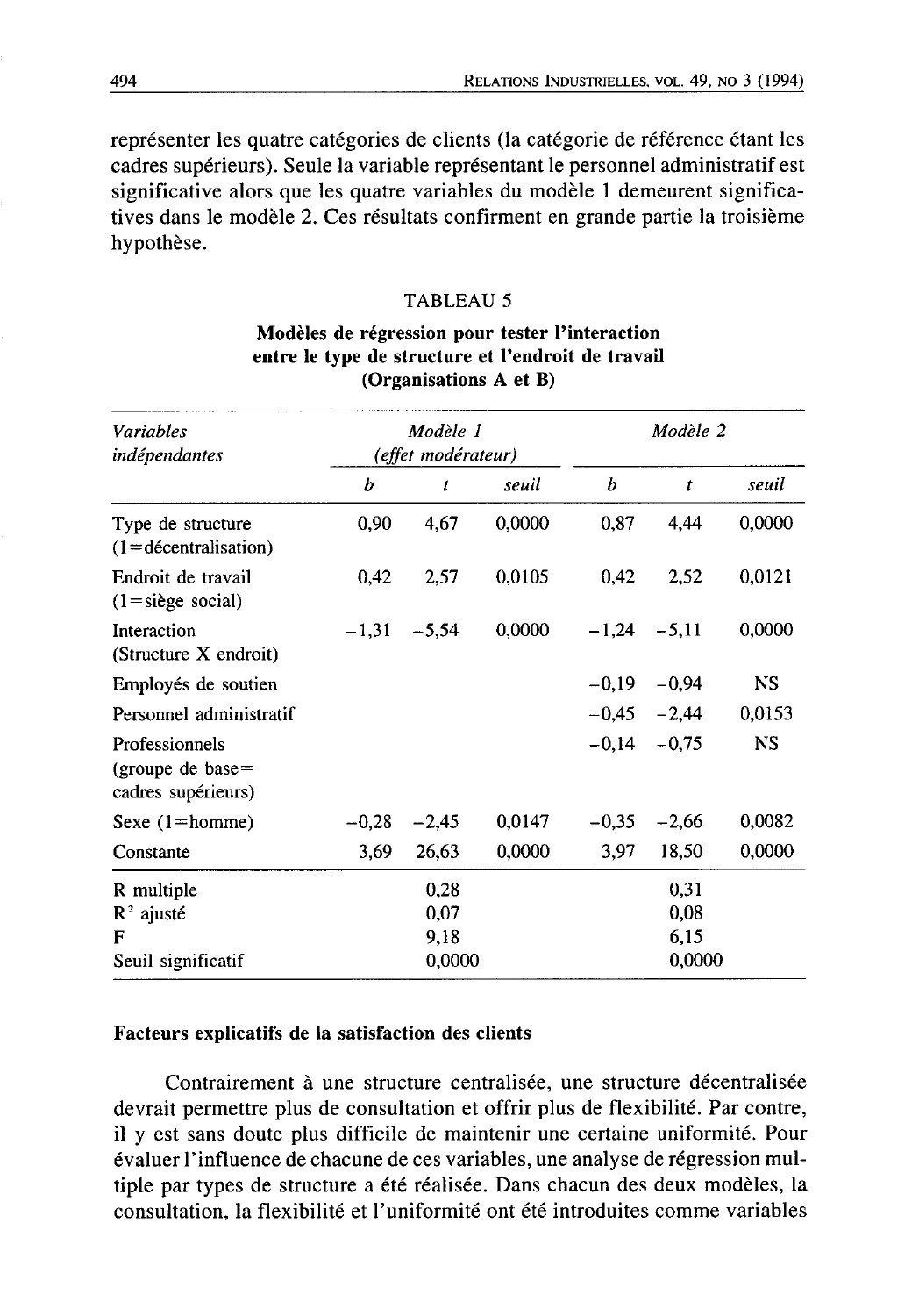explicatives. Sept autres variables indépendantes ont également été ajoutées pour fins de contrôle : l'endroit de travail, les catégories d'employés (trois variables binaires), l'utilisation des services, la langue de travail et le sexe. Compte tenu de l'effet modérateur de l'endroit de travail, cette variable a été gardée dans l'analyse. Nous avons également contrôlé les catégories d'employés puisque la satisfaction des clients est supposée varier, selon la théorie de l'évaluation par les clients, en fonction des niveaux hiérarchiques. De plus, il est également plausible que la satisfaction soit influencée par le degré d'utilisation des services par les clients : un biais peut en effet survenir dans la mesure où un client avant peu ou pas recours aux services offerts par les professionnels en ressources humaines risque d'éprouver plus de difficultés à porter un jugement sur l'efficacité d'un service de ressources humaines, ce qui justifie le contrôle statistique de l'utilisation des services. La langue de travail a été contrôlée puisque obtenir des services dans sa langue maternelle risque d'influencer positivement la satisfaction des clients dans le contexte du secteur public fédéral, d'autant plus que la proportion de francophones diffère dans les deux organisations à l'étude. Enfin, le sexe continue à être contrôlé statistiquement comme ce fut le cas dans les modèles 1 et 2.

Les trois variables clés du modèle — consultation, flexibilité et uniformité — ont été mesurées à l'aide de plusieurs indicateurs. Premièrement, les répondants devaient évaluer sur une échelle de type Likert allant de 1 (tout à fait en désaccord) à 6 (tout à fait d'accord) dans quelle mesure plusieurs méthodes de consultation (groupe de travail conjoints, participation aux réunions de comité, etc.) ont été utilisées par le passé par les professionnels en ressources humaines. L'alpha de Cronbach pour les cinq indicateurs mesurant la consultation s'élève à 0,84. Deuxièmement, la flexibilité a été mesurée à l'aide de huit indicateurs (alpha de Cronbach =  $0,75$ ). Les répondants devaient utiliser une échelle de 1 à 6 pour évaluer dans quelle mesure le personnel en ressources humaines éprouvait souvent de la difficulté à faire preuve de flexibilité dans les huit domaines suivants : dotation, relations de travail, la formation, les langues officielles, l'équité en matière d'emploi, l'aide aux employés, la classification et la rémunération. La mesure de la flexibilité a été obtenue en inversant l'échelle. Troisièmement, l'uniformité a été mesurée à l'aide de cinq indicateurs (alpha de Cronbach =  $0.75$ ). Les répondants devaient évaluer toujours sur une échelle allant de 1 à 6 dans quelle mesure ils étaient d'accord avec plusieurs affirmations. Par exemple, une de ces affirmations se lisait comme suit: «Les politiques de ressources humaines ne sont pas toujours mises en œuvre de la même façon d'un secteur ou d'une région à l'autre du ministère ».

L'utilisation des services en ressources humaines est mesurée par le nombre de services utilisés au moins une fois dans les 12 derniers mois par chaque répondant (sur un total de 11 services inventoriés). Quant à la langue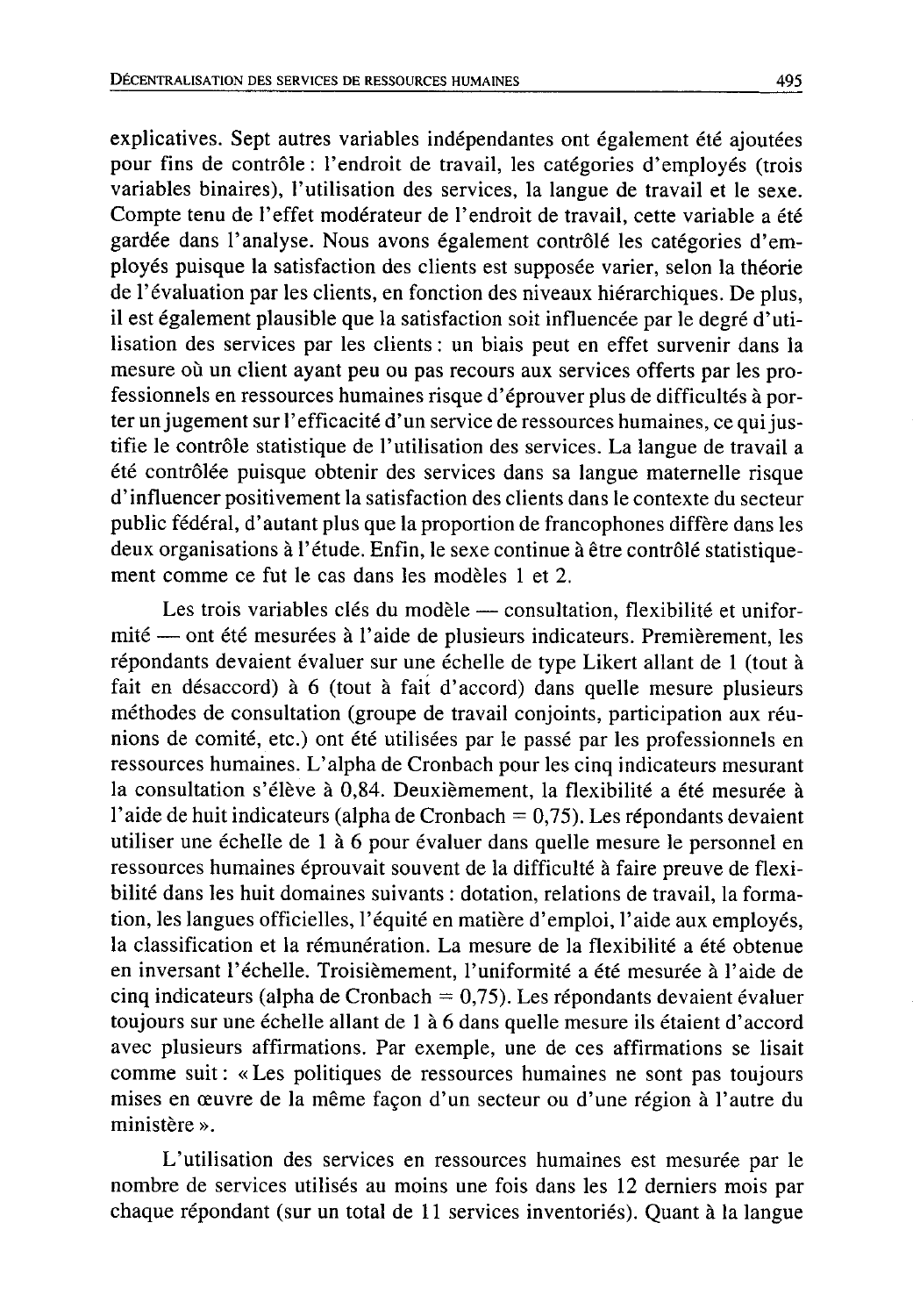de travail, les répondants devaient évaluer à quelle fréquence ils sont servis dans la langue officielle de leur choix (sur une échelle allant de  $1 =$ jamais à  $4 = \text{toujours}$ .

Le tableau 6 indique qu'il n'existe pas de problèmes majeurs de « multicollinéarité » (corrélation entre les variables indépendantes supérieure ou égale à 0,70) pour l'ensemble de l'échantillon. Toujours selon ce tableau, la satisfaction des clients est principalement reliée à l'uniformité ( $r = 0.71$ ), à la flexibilité  $(0,54)$  et à la consultation  $(0,52)$ .

#### **TABLEAU 6**

| Variables                     | 1       | $\mathbf{2}$         | 3              | 4                        | 5.             | 6    | $\tau$                                             | 8                                       | 9    | 10 | 11          |
|-------------------------------|---------|----------------------|----------------|--------------------------|----------------|------|----------------------------------------------------|-----------------------------------------|------|----|-------------|
|                               |         |                      |                |                          |                |      |                                                    |                                         |      |    |             |
| 1. Satisfaction               | (0.89)  |                      |                |                          |                |      |                                                    |                                         |      |    |             |
| 2. Consultation               |         | $0.52*$ $(0.84)$     |                |                          |                |      |                                                    |                                         |      |    |             |
| 3. Flexibilité                | $0.54*$ |                      | $0.37*$ (0.75) |                          |                |      |                                                    |                                         |      |    |             |
| 4. Uniformité                 | $0.71*$ |                      |                | $0.48*$ $0.46*$ $(0.75)$ |                |      |                                                    |                                         |      |    |             |
| 5. Utilisation                | 0,06    |                      | $0,09 -0,01$   | 0,07                     |                |      |                                                    |                                         |      |    |             |
| 6. Langue                     | $0.30*$ |                      | $0.23*$ 0.19*  | $0.22*$                  | 0.02           |      |                                                    |                                         |      |    |             |
| 7. Employé de soutien         | 0.09    | 0.04                 | 0.11           | 0.05                     | $-0.24* -0.06$ |      |                                                    |                                         |      |    |             |
| 8. Personnel<br>administratif |         |                      |                |                          |                |      | $-0.16* -0.20* -0.15* -0.14$ 0.10 $-0.13$ $-0.41*$ |                                         |      |    |             |
| 9. Professionnels             | 0,02    | 0,09                 | 0.00           |                          |                |      | $0.05 -0.24* 0.13 -0.38*-0.42*$                    |                                         |      |    |             |
| 10. Endroit de travail        | $-0.10$ | $-0.07 -0.15* -0.11$ |                |                          |                |      | $0.03 -0.15* -0.09$                                | $0.21* -0.14$                           |      |    |             |
| 11. Sexe                      | $-0,02$ |                      | $0.05 - 0.06$  | 0,06                     | 0,10           |      |                                                    | $0.10 - 0.43^* - 0.20^*$ $0.41^*$ -0.04 |      |    |             |
| Moyennes                      | 3,94    | 3,09                 | 3,98           | 3,59                     | 3,32           | 3,75 | 0,27                                               | 0,31                                    | 0.28 |    | $0.56$ 0.44 |

Matrice de corrélation (Organisations A et B)

Significatif à au moins 0,01

( ) Alpha de Cronbach

Lorsque la structure est centralisée, seules les variables de l'uniformité et de l'endroit de travail sont significatives (voir le modèle 3 du tableau 7). En revanche, au sein d'une structure décentralisée, les variables significatives sont l'uniformité, la flexibilité, la consultation, la langue de travail et l'endroit de travail (voir le modèle 4 du tableau 7).

Afin de mieux cerner l'importance de ces variables explicatives, des modèles de régression « réduits » ont été utilisés. Dans une structure centralisée, la seule variable significative est l'uniformité (voir le modèle 5 du tableau 8). Quand la structure est décentralisée, les variables significatives sont l'uniformité, la flexibilité et la consultation (voir le modèle 6 du tableau 8). Il est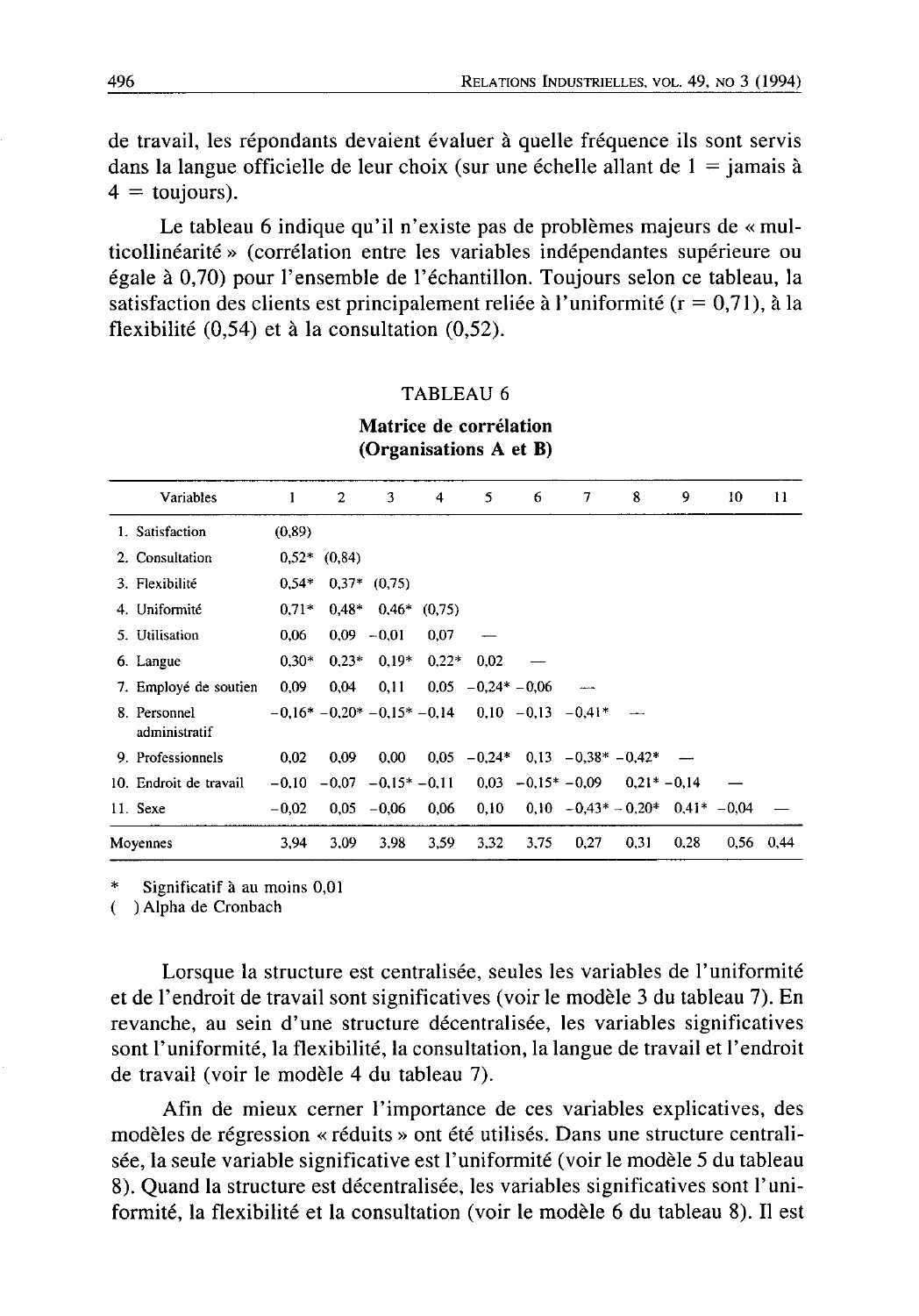à noter que la performance de ce dernier modèle est très bonne puisque 71 % de la variation est expliquée.

| Variables<br>indépendantes                |         | Modèle 3<br>(Structure centralisée) |           | Modèle 4<br>(Structure décentralisée) |         |           |
|-------------------------------------------|---------|-------------------------------------|-----------|---------------------------------------|---------|-----------|
|                                           | bêta    | t                                   | Seuil     | bêta                                  | t       | Seuil     |
| Consultation                              | 0,10    | 1,57                                | <b>NS</b> | 0,19                                  | 2,77    | 0.0068    |
| Flexibilité                               | 0,12    | 1,85                                | NS.       | 0.29                                  | 4.20    | 0,0001    |
| Uniformité                                | 0.51    | 7.33                                | 0,0000    | 0.41                                  | 5.99    | 0,0000    |
| Utilisation                               | 0,04    | 0,60                                | <b>NS</b> | $-0,00$                               | 0,04    | NS        |
| Langue                                    | 0,12    | 1,90                                | <b>NS</b> | 0.11                                  | 2,02    | 0,045     |
| Employé de soutien                        | $-0.04$ | $-0.33$                             | <b>NS</b> | 0.03                                  | 0.34    | <b>NS</b> |
| Personnel administratif                   | $-0.14$ | $-1,24$                             | <b>NS</b> | 0.09                                  | 0.97    | <b>NS</b> |
| Professionnels                            | $-0.06$ | $-0.60$                             | <b>NS</b> | 0.05                                  | 0.51    | NS        |
| Endroit de travail<br>$(1 = size social)$ | 0.14    | 2,26                                | 0,03      | $-0.13$                               | $-2.07$ | 0,041     |
| Sexe $(1 = \text{home})$                  | $-0.03$ | $-0,47$                             | NS.       | $-0.11$                               | $-1.49$ | NS        |
| R multiple                                |         | 0.73                                |           |                                       | 0.86    |           |
| $R^2$ ajusté                              |         | 0,50                                |           |                                       | 0,71    |           |
| F                                         |         | 16.05                               |           |                                       | 28,29   |           |
| Seuil Significatif                        |         | 0.0000                              |           | 0.0000                                |         |           |

## TABLEAU 7

## Analyse de régression de la satisfaction des clients

#### **TABLEAU 8**

## Modèles de régression réduits

| <b>Variables</b><br>indépendantes |      | Modèle 5<br>(Structure centralisée) |           | Modèle 6<br>(Structure décentralisée) |         |           |  |
|-----------------------------------|------|-------------------------------------|-----------|---------------------------------------|---------|-----------|--|
|                                   | bêta | t                                   | Seuil     | bêta                                  | t       | Seuil     |  |
| Endroit de travail                | 0.10 | 1,77                                | <b>NS</b> | $-0.08$                               | $-1,33$ | <b>NS</b> |  |
| Uniformité                        | 0,63 | 11,39                               | 0.0000    | 0.43                                  | 6.63    | 0.0000    |  |
| Consultation                      |      |                                     |           | 0.18                                  | 2,76    | 0.0068    |  |
| Flexibilité                       |      |                                     |           | 0.32                                  | 4,92    | 0.0000    |  |
| Langue                            |      |                                     |           | 0.09                                  | 1.75    | <b>NS</b> |  |
| R multiple                        |      | 0.65                                |           |                                       | 0.85    |           |  |
| $R^2$ ajusté                      |      | 0.42                                |           |                                       | 0,71    |           |  |
| F                                 |      | 69.14                               |           |                                       | 56.53   |           |  |
| Seuil significatif                |      | 0.0000                              |           | 0.0000                                |         |           |  |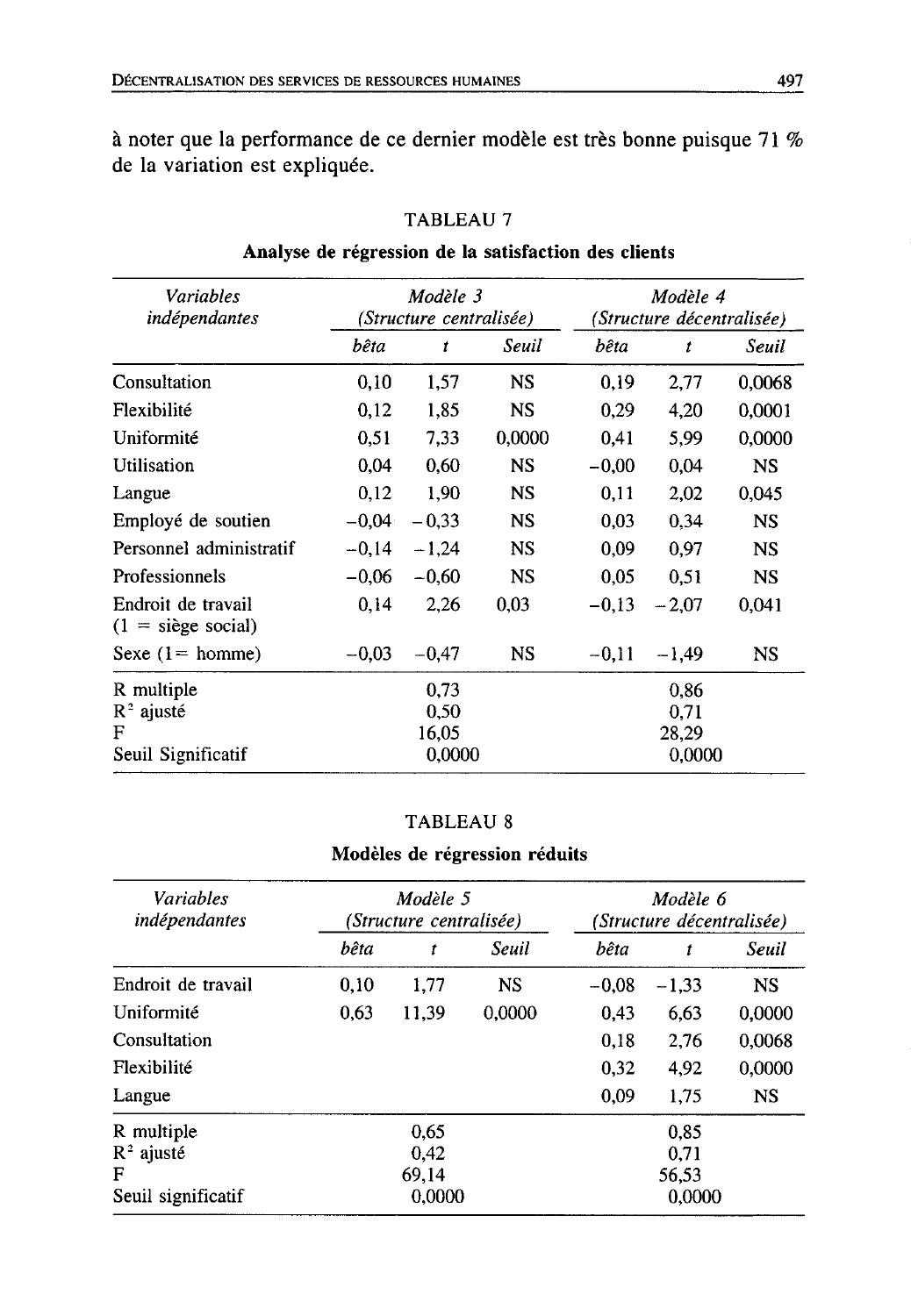### **INTERPRÉTATION ET DISCUSSION**

Plusieurs résultats intéressants ont émergé de cette étude. Premièrement, les variables de structure (degré de centralisation et localisation des clients) jouent un rôle beaucoup plus important que les types de clients dans l'explication de la variation de la satisfaction de ces derniers. Deuxièmement, les variables de consultation et de flexibilité entrent en jeu uniquement dans le contexte d'une structure décentralisée, ce qui permet d'expliquer une plus grande proportion de la variation de la satisfaction des clients. Troisièmement, l'uniformité permet d'expliquer la satisfaction des clients, et ce, quel que soit le type de structure. La décentralisation n'est donc pas un obstacle à l'uniformité, même si ce facteur a un poids plus élevé dans le contexte d'une structure centralisée.

Par ailleurs, la décentralisation n'est pas, à première vue, une panacée puisque le niveau de satisfaction global des répondants ne varie pas selon le type de structure. Ce résultat surprenant s'explique par le fait que la décentralisation a surtout un impact positif sur la satisfaction des clients situés en région (3,61 dans une structure centralisée contre 4,42 dans une structure décentralisée; différence significative à 0,000). En revanche, la décentralisation tend à faire baisser le niveau de satisfaction des clients du siège social (3,98 dans une structure centralisée contre 3,53 dans une structure décentralisée; différence également significative à 0,002). Il est cependant important de noter que ce niveau moindre de satisfaction des clients du siège social dans une structure décentralisée n'est peut-être pas un sous-produit de la décentralisation, mais plutôt le résultat d'une différence entre les deux organisations étudiées. Par exemple, il se peut que cette insatisfaction provienne en partie d'une différence de formation des professionnels en ressources humaines qui est moindre dans l'organisation décentralisée. Au niveau du siège social, les clients s'attendent à un niveau élevé de professionnalisme, d'expertise et de spécialisation qui n'est peut-être pas requis dans les opérations en région. D'ailleurs, la seule catégorie de clients localisés aux sièges sociaux qui se montre nettement plus satisfaite dans une structure centralisée que dans une structure décentralisée, est celle des cadres supérieurs (4,31 contre 3,06; différence significative à 0,002).

Nonobstant ce manque possible d'expertise attendue de la part des professionnels en ressources humaines, il est plausible que les cadres supérieurs reprochent tout simplement au leader du service de ressources humaines de la structure décentralisée, le rôle trop opérationnel de son service. En effet, nous avons remarqué que le leadership du responsable du service était plus élevé dans la structure centralisée que dans celle décentralisée. Parmi les quelques questions du sondage adressées uniquement aux cadres, une question est particulièrement révélatrice. À l'aide d'une échelle à cinq points (1 = tout à fait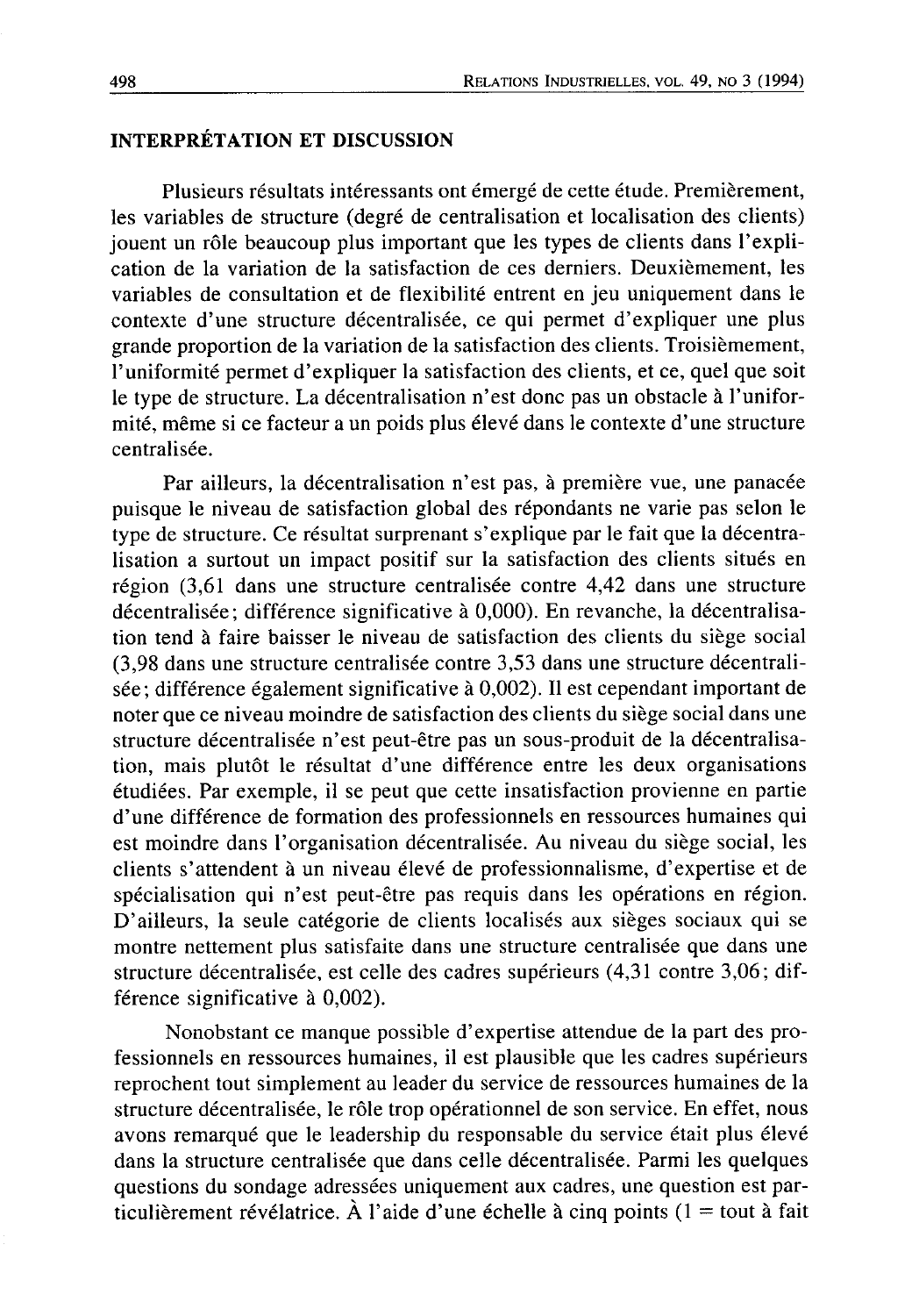en désaccord, ...,  $5 = \text{tout}$  à fait d'accord), les cadres supérieurs devaient exprimer leur degré d'accord concernant l'affirmation suivante : « Avec les agents en ressources humaines, c'est souvent difficile de discuter des questions importantes pour mon ministère ». Les cadres supérieurs de la structure centralisée sont plus en désaccord avec cette affirmation que ceux de la structure décentralisée (2,42 contre 3,53; différence significative à 0,02). Les cadres supérieurs de la structure centralisée sont donc d'avis que leur service de ressources humaines joue un rôle plus stratégique. Le rôle peut-être trop opérationnel joué par le service de ressources humaines dans la structure décentralisée est vraisemblablement le facteur qui expliquerait l'insatisfaction des cadres supérieurs. Comme le mentionne Monks (1993), les professionnels « traditionnels » en ressources humaines peuvent éprouver des difficultés à répondre aux nouvelles attentes des cadres supérieurs (rôle plus stratégique, plus innovateur, etc.).

En conclusion, les résultats de cette étude indiquent clairement que la décentralisation des services de ressources humaines a un impact positif sur la satisfaction des clients en région. Compte tenu de l'interprétation des sources d'insatisfaction des cadres supérieurs du siège social dans une structure décentralisée, la décentralisation pourrait également avoir un impact positif sur la satisfaction des clients du siège social à la condition que le service des ressources humaines assume un rôle stratégique. Cette hypothèse pourrait être testée dans une autre recherche. Enfin, une structure décentralisée tend à augmenter le niveau de satisfaction de certains clients, mais ce bénéfice se traduit-il par de meilleures décisions en gestion des ressources humaines? Il semble opportun de chiffrer en dollars et cents cette satisfaction accrue et d'évaluer si ce gain est supérieur aux coûts entraînés par la décentralisation. Nous avons souligné que le ratio des professionnels par rapport à l'effectif est plus élevé dans notre étude dans la structure décentralisée (1:43) que dans la structure centralisée  $(1:84)$ . Une autre étude pourrait utiliser l'approche coût/ bénéfice pour approfondir cet aspect de la gestion de la décentralisation des services de ressources humaines.

En dernier lieu, une limite importante de cette recherche a trait à la validité externe. Vouloir généraliser les résultats est risqué étant donné que cette recherche ne porte que sur deux organisations du secteur public fédéral. Les bienfaits de la décentralisation ne sont sans doute pas maximum dans ce secteur : il n'est pas facile de réellement décentraliser la gestion des ressources humaines puisque certaines activités comme la dotation sont fortement encadrées par une loi. Dès lors, il n'est peut-être pas possible d'effectuer les opérations de dotation selon le goût des clients. Tout au plus, la décentralisation du service de ressources humaines permet-elle de mieux faire accepter aux gestionnaires les contraintes reliées au processus de dotation. Aussi, d'autres études effectuées dans différents secteurs sont requises pour mieux apprécier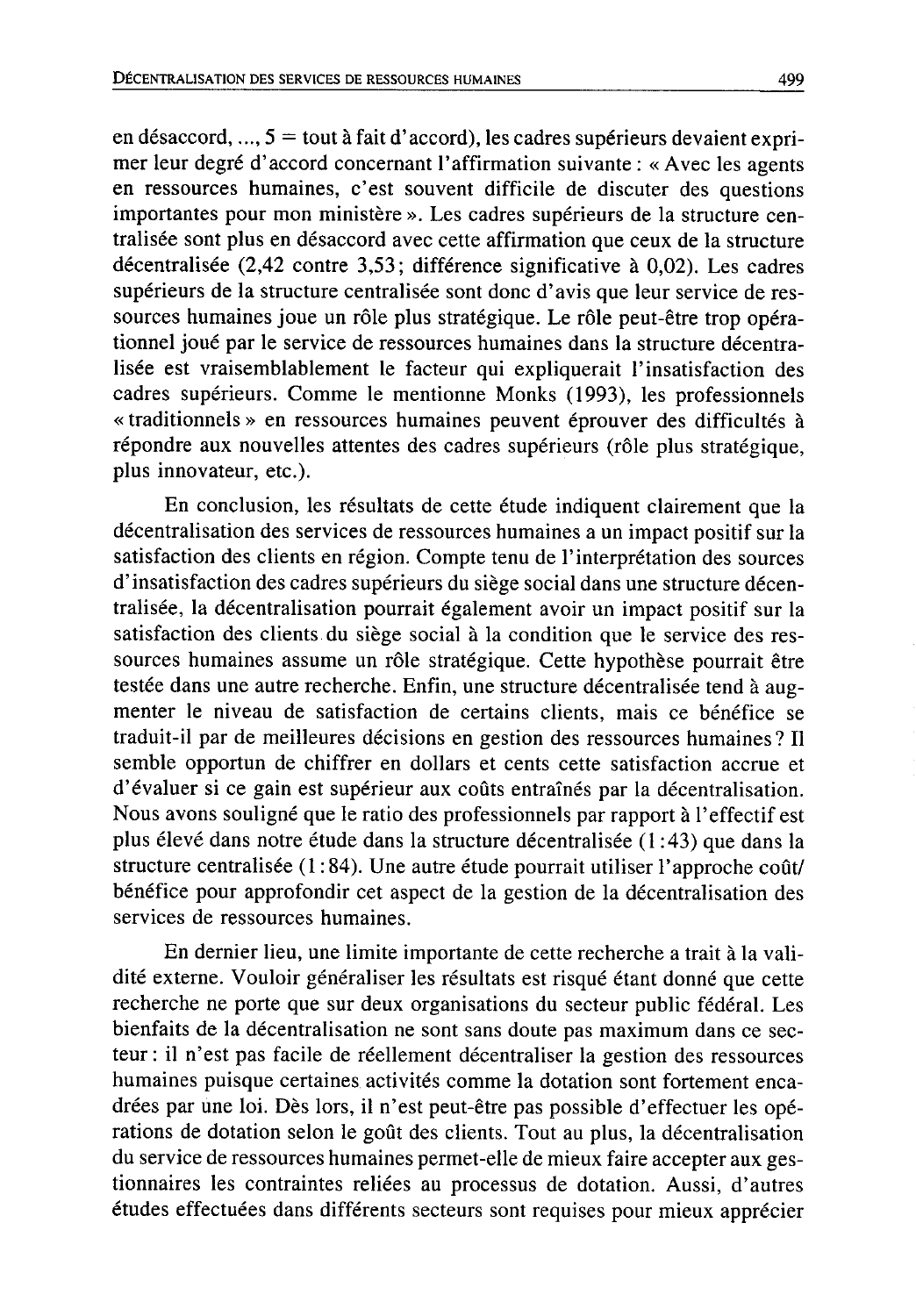l'impact de la décentralisation des services de ressources humaines sur les clients.

D'une façon générale, les gestionnaires ont une image plutôt négative de leur service de ressources humaines. La décentralisation offre un moyen de réduire ce taux d'insatisfaction. Les résultats de cette étude confirment qu'il s'agit d'une avenue prometteuse à explorer, même si la satisfaction et la performance organisationnelle ne vont pas forcément de pair. En tout cas, cette étude laisse à penser qu'il est trop tôt pour envisager la dissolution des services de ressources humaines comme certains le prétendent. D'autres études sont nécessaires pour cerner les facteurs contextuels requis afin que la décentralisation ne produise pas d'effets pervers comme la baisse de qualité, le manque de coopération, l'augmentation des situations inéquitables ou la hausse trop importante du nombre de professionnels en ressources humaines. Des études sont également requises pour évaluer les changements de rôles et la nouvelle répartition des tâches chez les professionnels en ressources humaines dans un contexte de décentralisation. La reconversion des administrateurs traditionnels du personnel en leaders stratégiques des ressources humaines est loin d'être une chose acquise (Monks 1993).

## **RÉFÉRENCES**

BAIRD, L. et I. MESHOULAM. 1986. « A Second Chance for HR to Make the Grade ». Personnel, vol. 63, n° 4, 45-48.

BELOUT, A. et S.L. DOLAN. 1993a. « Contrôle de la gestion des ressources humaines ». Info-Ressources Humaines, vol. 16, n° 6, 16-19.

BELOUT, A. et S.L. DOLAN. 1993b. « Évaluation des services des ressources humaines par leurs propres clients ». Info-Ressources Humaines, vol. 7, n° 4, 9-11, 29.

BENEVISTE, G. 1987. Professionalizing the Organization. San Francisco: Jossey-Bass.

DYER, L. 1987. « How Does Decentralization Affect Human Resource Departments ». Training and Development Journal, vol. 41, n° 2, 20-23.

FOUCHER, R. 1993. « Chapitre trois : les services de ressources humaines ». Gestion stratégique et opérationnelle des ressources humaines. L. Bélanger, et al., dir. Boucherville : Gaëtan Morin, 47-114.

GUÉRIN, G. et T. WILS. 1992. La gestion des ressources humaines. Montréal : PUM.

HOOGENDOORN, H. et C. BREWSTER. 1992. «Human Resource Aspects: Decentralization and Devolution ». Personnel Review, vol. 21, n° 1, 4-11.

KLOCK, H.S. 1986. « Decentralization : The Key to the Growth of the Human Resource Function ». Strategic Human Resources Management. F.K. Foulkes, dir. Englewood Cliffs: Prentice-Hall.

LEGGE, K. 1978. Power, Innovation and Problem Solving in Personnel Management. Maidenhead: McGraw-Hill.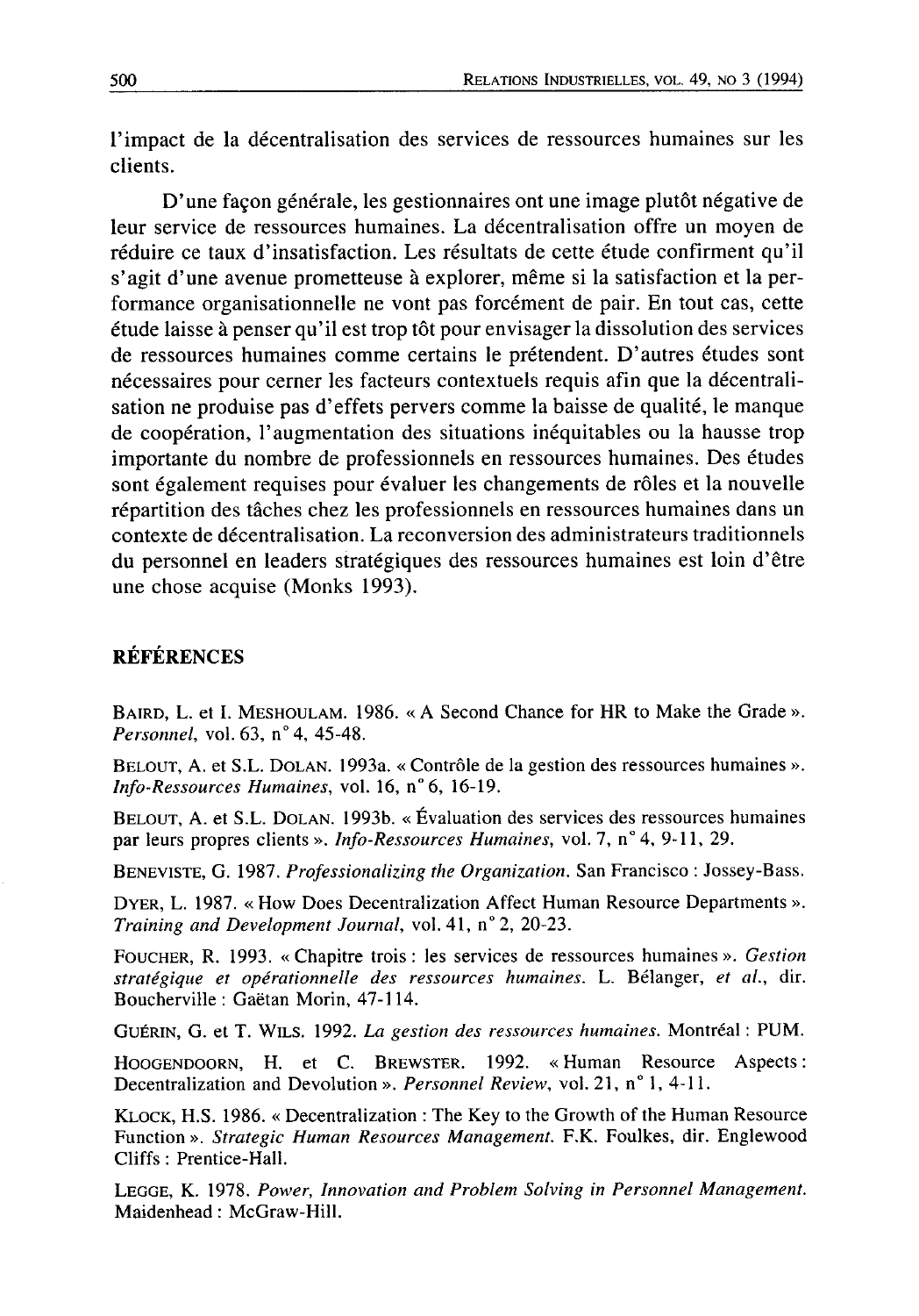MONKS, K. 1993. «Careers in Personnel Management». Personnel Review, vol. 22, n° 1, 55-66.

ODIORNE, G.S. 1976. «Training Director-Personnel Manager». Training and Development Journal, vol. 30, n° 6, 3-6.

RITZER, G. et H. TRICE. 1969. An Occupation in Conflict. Ithaca: Cornell (NYSILR).

Russ, C.F. 1985. «Should the Personnel Department be Abolished?». Personnel Journal, vol. 64, n° 6, 78-81.

SAINT-ONGE, M. 1991. « L'évaluation de l'efficacité du service des ressources humaines à partir de l'approche client ». Travail dirigé I, Hull, UQAH.

SAINT-ONGE, M. 1992. « La satisfaction des services reçus par les utilisateurs de deux services des ressources humaines ». Travail dirigé II, Hull, UQAH.

SAINT-ONGE, M., T. WILS et C. LABELLE. 1992. « Faut-il centraliser ou non un service des ressources humaines? Le point de vue des clients ». Info Ressources Humaines, vol. 16, n° 1, 32-35.

SAULEY, K.S. et A.G. BEDEIAN 1989. «.05: A Case of the Tail Wagging the Distribution ». Journal of Management, vol. 15, n° 2, 335-344.

TSUI, A.S. 1984. « Personnel Department Effectiveness : A Tripartite Approach ». Industrial Relations, vol. 23, n° 2, 184-197.

TSUI, A.S. 1987. «Defining the Activities and Effectiveness of the Human Resources Department : A Multiple Constituency Approach ». Human Resource Management, vol. 26,  $n^{\circ}$  1, 35-69.

Tsui, A.S. 1990. «A Multiple-Constituency Model of Effectiveness: An Empirical Examination at the Human Resource Subunit Level ». Administrative Science Quarterly, vol. 35, n° 3, 458-483.

WILS, T. et C. LABELLE. 1989. « Efficacité d'un service de ressources humaines ». Actes de congrès annuel. A. Petit et A.V. Subbarao, dir. Montréal : ASAC, 188-197.

## The Impact of the Decentralization of Human **Resources Services on Client Satisfaction**

The purpose of this study is to assess the impact of the decentralization of Human Resources Services on client satisfaction. Large organizations usually have their Human Resources department at headquarters, which creates a gap between human resources professionals at headquarters and operational front line managers. The more geographically dispersed the line units, the greater the gap. Besides the psychological gap (staff managers often have their offices at the top of an office tower, whereas line managers have theirs on lower floors or in other buildings), there is a geographical gap which only worsens problems of communication and misunderstanding.